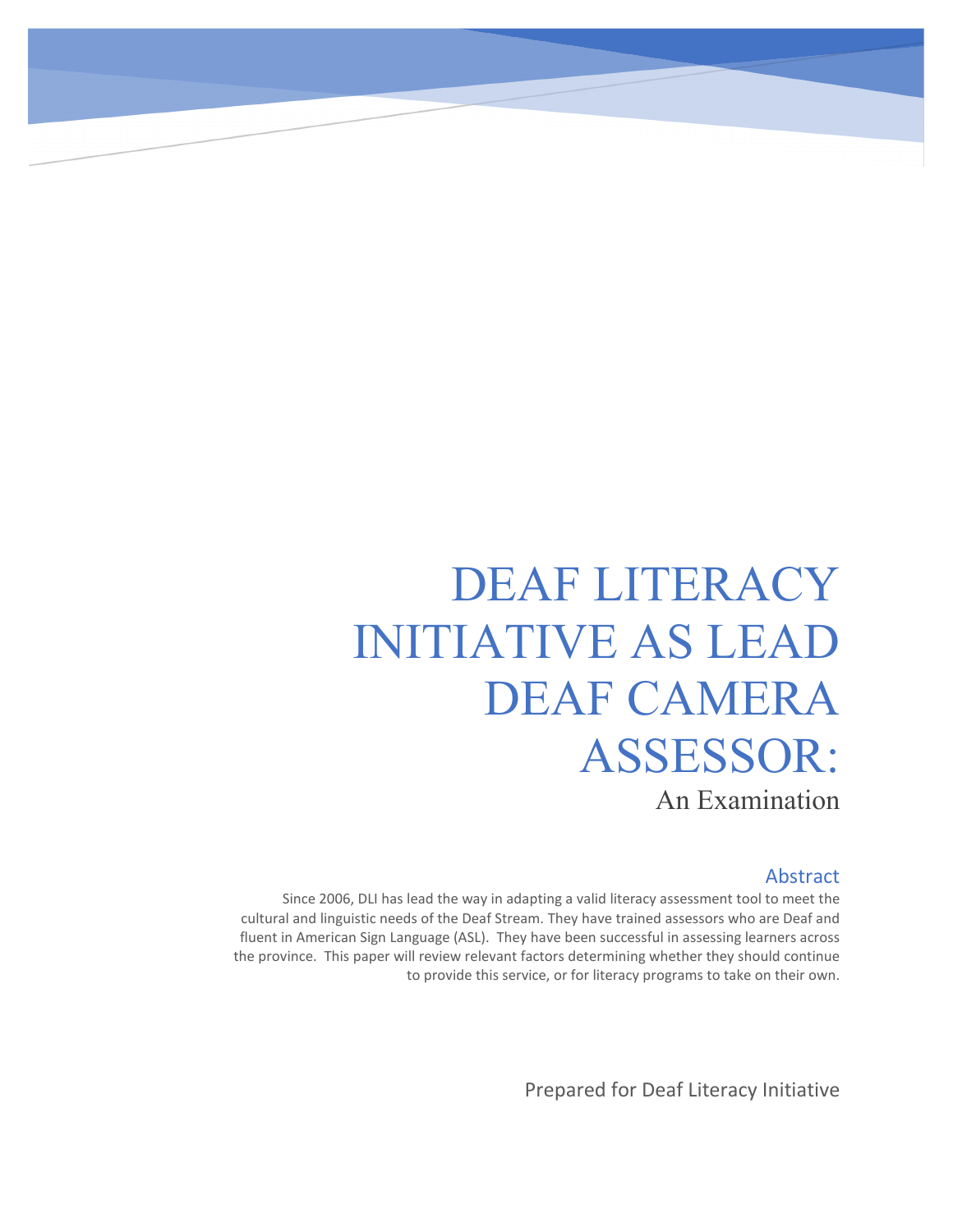# **Table of Contents**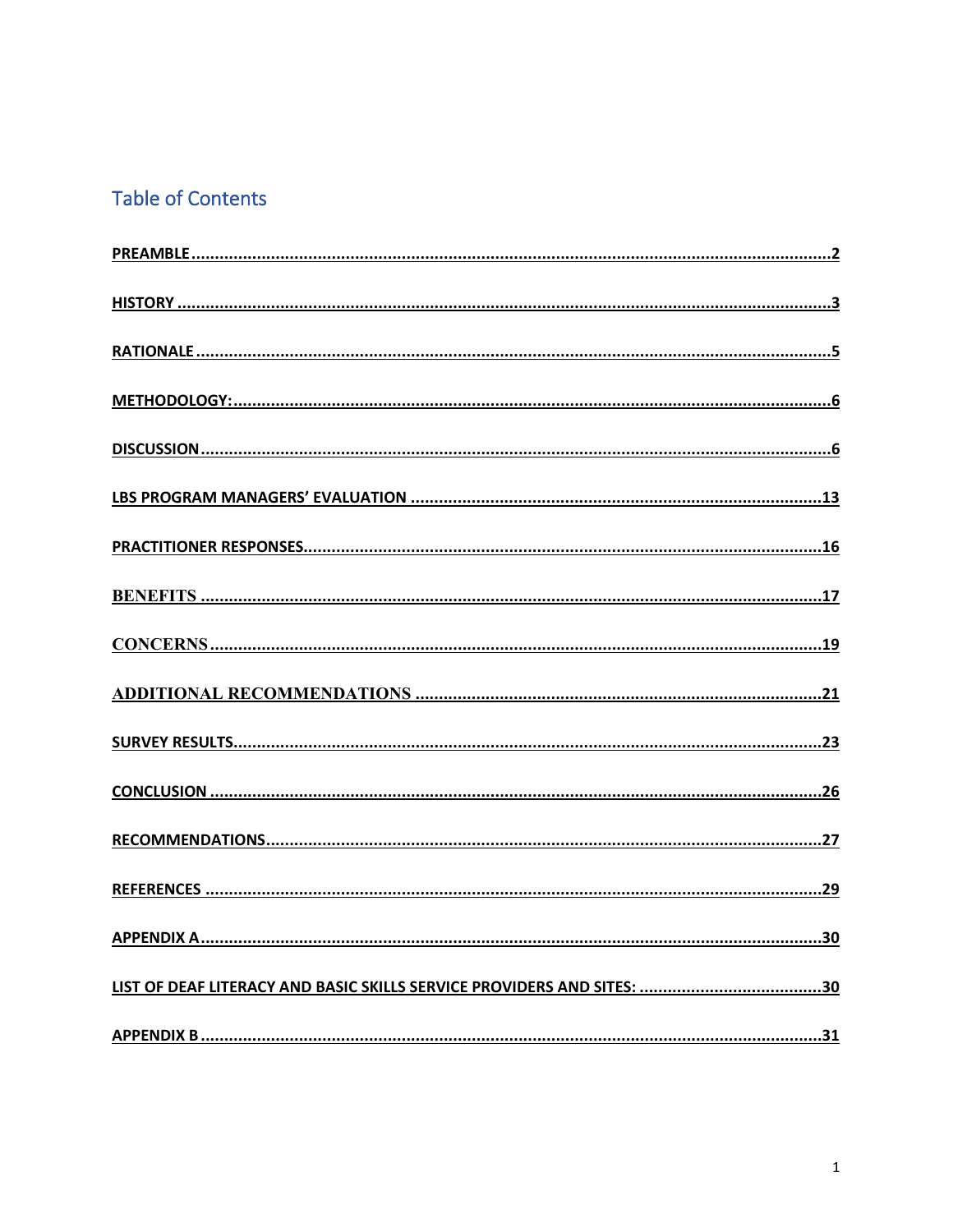#### <span id="page-2-0"></span>Preamble

In 2008 Deaf Literacy Initiative (DLI) received funding to adapt the original CAMERA (Communications and Math Employment Readiness Assessment) tool that was developed by Pathways to Possibilities (PTP) Adult Learning and Employment Program for the Anglophone Stream to suit the cultural and linguistic needs of the Deaf community. The tool serves to determine placement and level of learner and to monitor progress throughout the course of their studies. Following its successful adaptation, PTP selected and trained a Deaf CAMERA assessor to assess learners at all 15 literacy sites throughout the province. The initial goal was to develop a network of trained Deaf assessors across the province to assess Deaf learners at any time, regardless of where they lived. However, recruiting more assessors proved to be problematic and only four were trained: all of whom were already employed in the literacy field. According to PTP, it is best practice to have an independent assessor conduct and score the assessments<sup>[1](#page-2-1)</sup>. These guidelines help to avoid potential conflicts of interest, bias, or to skew impartiality. DLI proposes it should continue to be the point organization to conduct assessments of Deaf learners using Deaf CAMERA with a trained Deaf assessor. Since the adaptation of CAMERA for the Deaf Stream, several programs have reported satisfaction with it, however, some programs use their own assessments. This report will examine the results of a review of relevant documents, views from Deaf literacy program administrators and practitioners, a recent survey, and communications with the Executive Director and Master Assessor, and the supporting reasons whether DLI should maintain the role as assessor organization.

<span id="page-2-1"></span><sup>1</sup> PTP communication, April 2019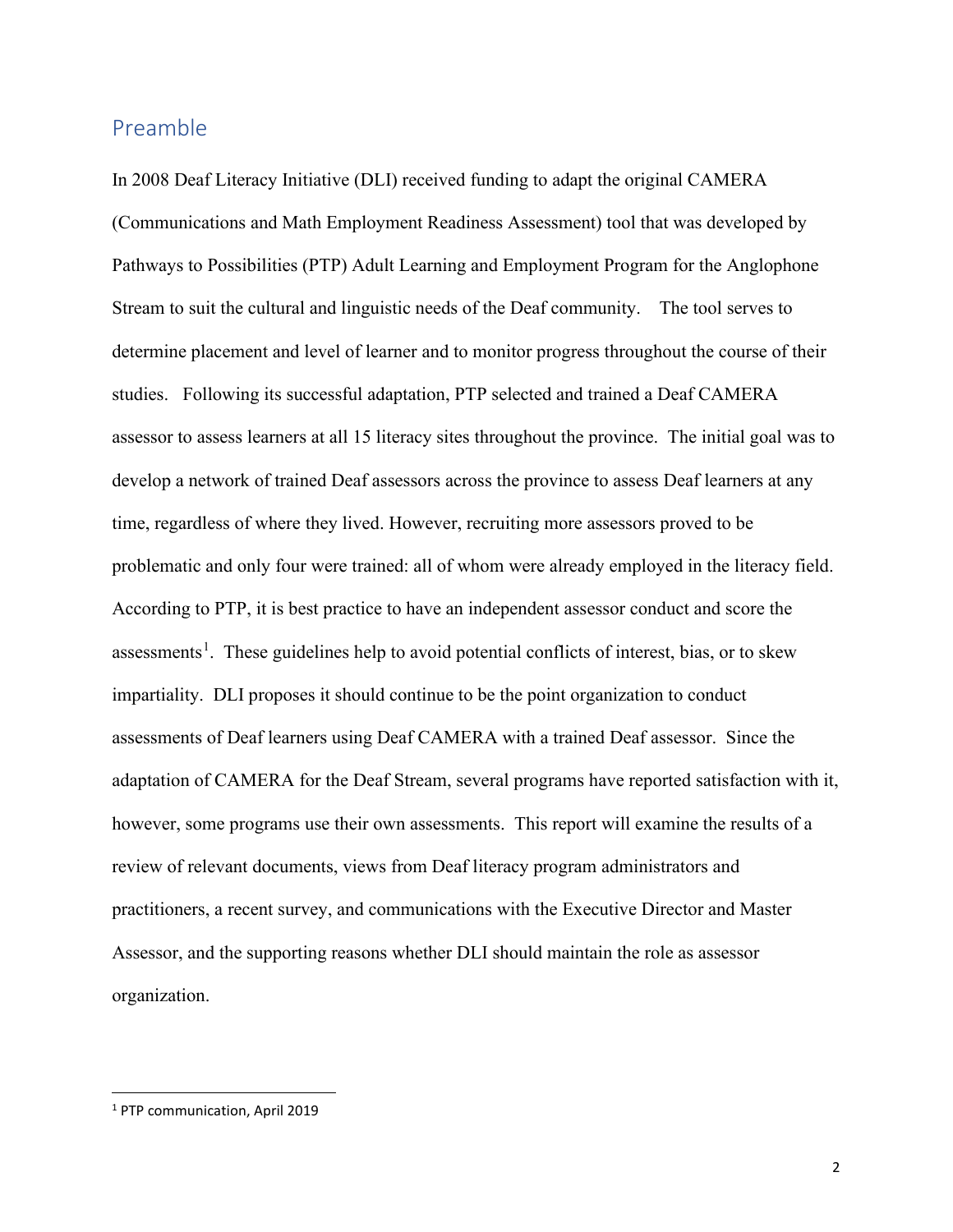#### <span id="page-3-0"></span>**History**

CAMERA was initially developed by Pathways to Possibilities (PTP) Adult Learning and Employment program for the Anglophone stream in 2000. Deaf learners represent just 1% of the total number of learners in LBS programs.<sup>[2](#page-3-1)</sup> While the number of Deaf learners is small in contrast to the Anglophone, Francophone, and Native streams, their community is a diverse group of Deaf, hard of hearing, Deaf-Blind and deafened individuals, and one that has also been marginalized by society. They have been subjected to oppression and discrimination, lower education and increased challenges in finding and keeping employment. A learner's test performance may be compounded especially on tests that have been designed for and by the majority language and culture. In 2005 PTP had begun looking into alternate forms and adaptations for the Francophone and Native Streams. Deaf Literacy Initiative then met with them to discuss the possibility of revising it for the Deaf Stream. By 2009, a set of guiding principles was established for the adaptations.<sup>[3](#page-3-2)</sup> The guide was the culmination of extensive research, meetings, and development work between DLI and PTP, Deaf practitioners, deafblind practitioners, and community experts. The guiding principles assessed the methods on how to present questions (i.e. directly in ASL by deaf assessor, through a hearing assessor with interpreter and/or DI), and adapted CAMERA to be more culturally and linguistically relevant. Several consultations were held to adapt task content for Stage 1, increasing the test validity and reliability. Stage 1 was finalized in 2012 and by 2014, adaptations were completed for Stages 2 & 3. The Deaf CAMERA levels 1, 2 & 3 align with the Ontario Adult Literacy Curriculum Framework (OALCF), which helps to identify what level learner should be placed in, and what resources practitioners may use to support learners' progress. Deaf CAMERA was used in

<span id="page-3-1"></span><sup>2</sup> Deaf Literacy Initiative, LBS Evaluation – Final Report, November 2016, p 201

<span id="page-3-2"></span><sup>3</sup> Adaptation to Deaf CAMERA for the Deaf Stream DLI report, 2009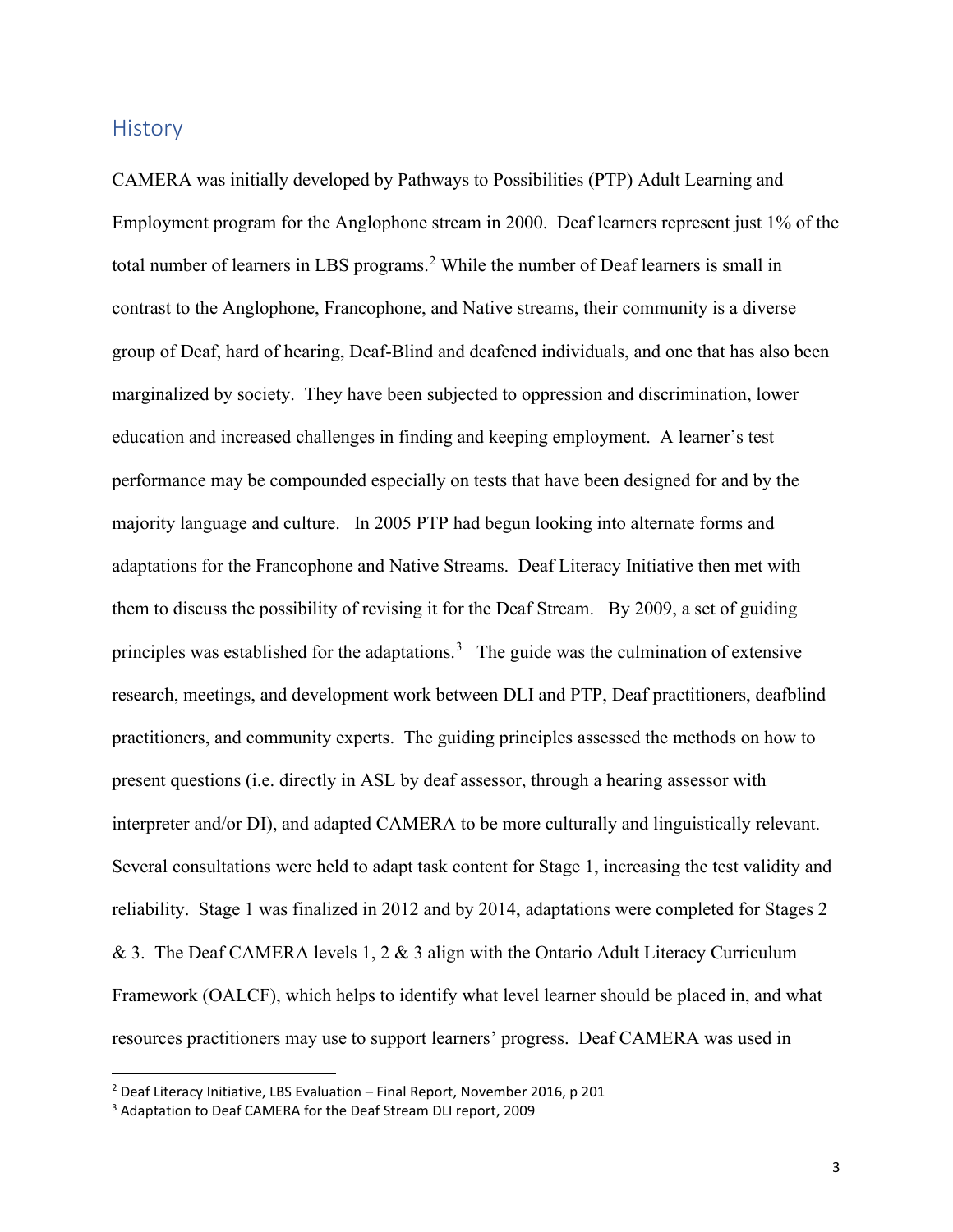conjunction with BDS (Bridging Deaf Success), which was also adapted for the Deaf stream from Signposts and includes a range of learner activities according to learner level. Of the five goal paths, the most common identified by Deaf learners were: Independence, Employment, and Transition to Academic Upgrading.<sup>[4](#page-4-0)</sup>

A Deaf employee of DLI was trained to administer the test and subsequently became master assessor, who then trained four more assessors. Support across all programs, deaf literacy experts, and advisory committee was, and continues to be, unanimous in maintaining the provision of Deaf assessors delivering the assessments directly to Deaf learners in ASL. All those involved found that the assessments by a Deaf assessor to be much improved. Following its successful adaptation, the Deaf assessor conducted assessments on many Deaf learners in the province. The organization (DLI) is now pondering the next steps in the continuation of assessing LBS learners in the Deaf Stream and re-visiting the question of whether practitioners from the local literacy programs should be trained and return to assess their learners or those in other programs, or whether DLI should continue to provide this service.

Background on Deaf Literacy and Basic Skills Programs

- There are 15 literacy sites in Ontario [see Appendix A]
- Number of learners: The 2016 report indicates that there were 317 learners.<sup>[5](#page-4-1)</sup>
- Number of practitioners: Approximately 30 practitioners, both full and part-time, were identified
- Ratio of Deaf/hearing practitioners: The majority of practitioners in the Deaf literacy programs are Deaf and fluent in ASL. Hearing staff are also fluent in

<span id="page-4-0"></span><sup>4</sup> Deaf Literacy Initiative, Research Report: Adapting CAMERA for the Deaf Stream, April 2009, p 1-2

<span id="page-4-1"></span><sup>5</sup> Cathexis Consulting, LBS Evaluation: Final Report, 2016, p 201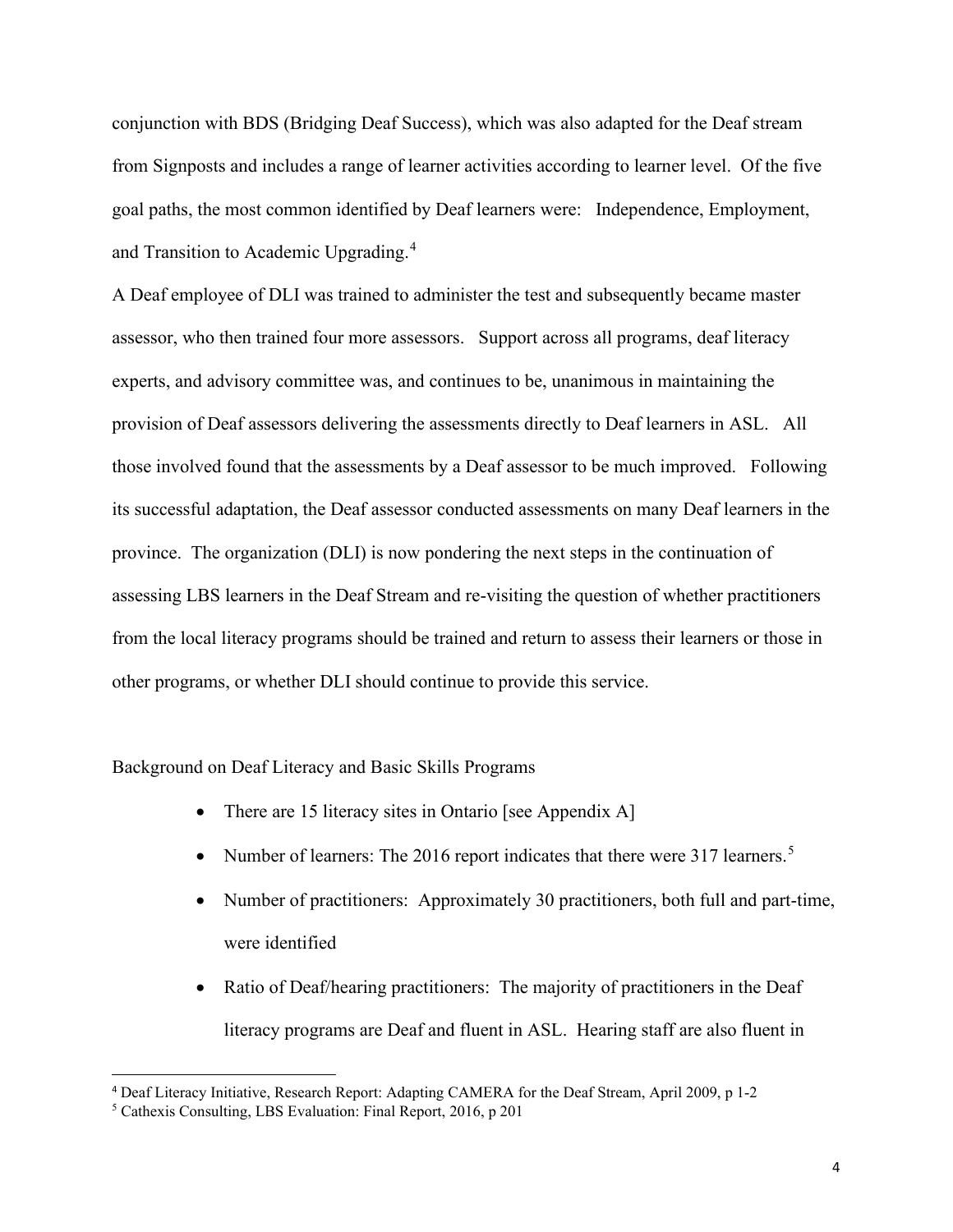signed language. Staff at the Deaf Blind literacy programs are all hearing, some partially-sighted, working with a subgroup of Deaf Blind learners who may not have ASL as their primary language, nor any strong foundational language.

• Ratio of Practitioner to Learners: On average, ratio is 1:8 with the exception of programs that feature individualized learning.

#### <span id="page-5-0"></span>Rationale

Deaf Literacy Initiative is the umbrella organization of the Deaf literacy programs in Ontario. They have been instrumental in working extensively for several years with PTP, service providers, and literacy experts in adapting the CAMERA and ensuring it was suitable for the Deaf Stream. They developed assessor guide books, scoring sheets, and summary sheets. They are intimate with the goals, tasks, scoring and debriefing of the assessment tool. On two occasions they attempted to recruit new assessor trainees, in effort to build up an available pool of assessors ready to assess learners at any of the 15 sites in Ontario. The recruitment process, however, failed to produce any applicants. Eventually four Deaf individuals who were already employed in Deaf LBS literacy programs, were trained to administer the test. Two of these newly-trained assessors, however, withdrew shortly afterwards following a change in jobs. DeSousa has administered the Stage 1 tests for almost a decade, and Stages 2 & 3 for the past four years, creating a reliable and unbiased source for the assessment of new and current learners and resources for practitioners. Several factors lend support towards DLI's continuance in the provision of Deaf CAMERA to learners at the 15 sites. The purpose of this paper will be to examine each of these further in depth. Views from LBS managers from all sites will be documented as well as those from practitioners.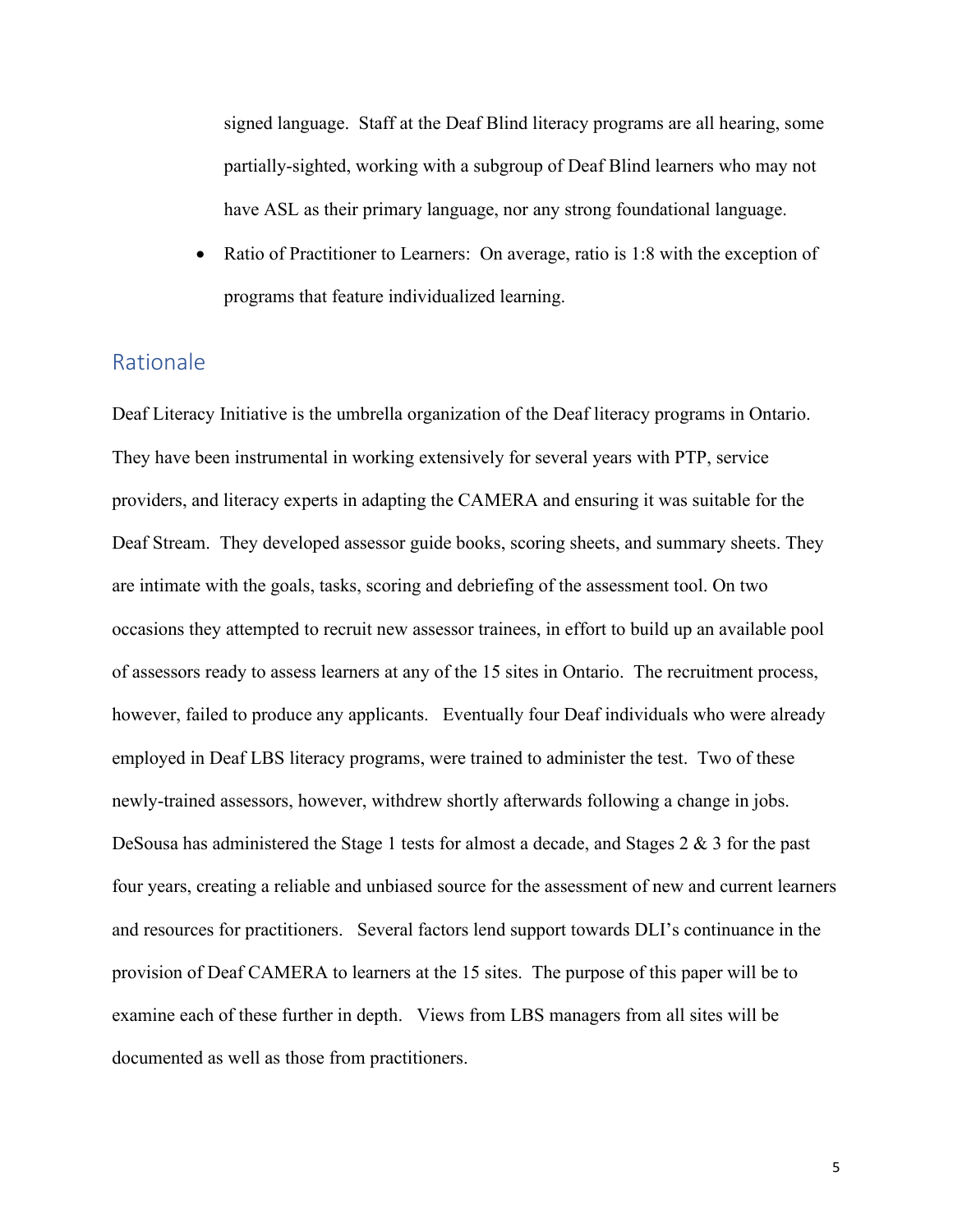# <span id="page-6-0"></span>Methodology:

- 1- Review of relevant reports from DLI
- 2- Communications with DLI Executive Director and Master Assessor
- 3- Interviews with LBS Managers and Practitioners (email, video, and phone)
- 4- Review of DLI survey results completed by practitioners

# <span id="page-6-1"></span>**Discussion**

There are several factors in the consideration of DLI continuing in their performance as lead assessors for the literacy programs. Among these are the following:

- cultural and linguistic relevance
- validity and reliability of test scores
- small pool of literacy programs
- limited resources at literacy programs
- cost
- number of assessments
- learner performance enhanced with reduced anxiety
- greater test administration consistency
- increased neutrality (practitioners avoid assessing their own students)
- ease of referrals/clarity of role
- practitioner training
- 1. *Cultural and linguistic relevance*: The Deaf community is culturally diverse, consisting of Deaf, hard of hearing, Deafened, Deaf-Blind. Learners may have been educated in various methods: some in ASL, Simultaneous Communication, Signed Exact English, Total Communication, orally, or in another signed language. Practitioners must find a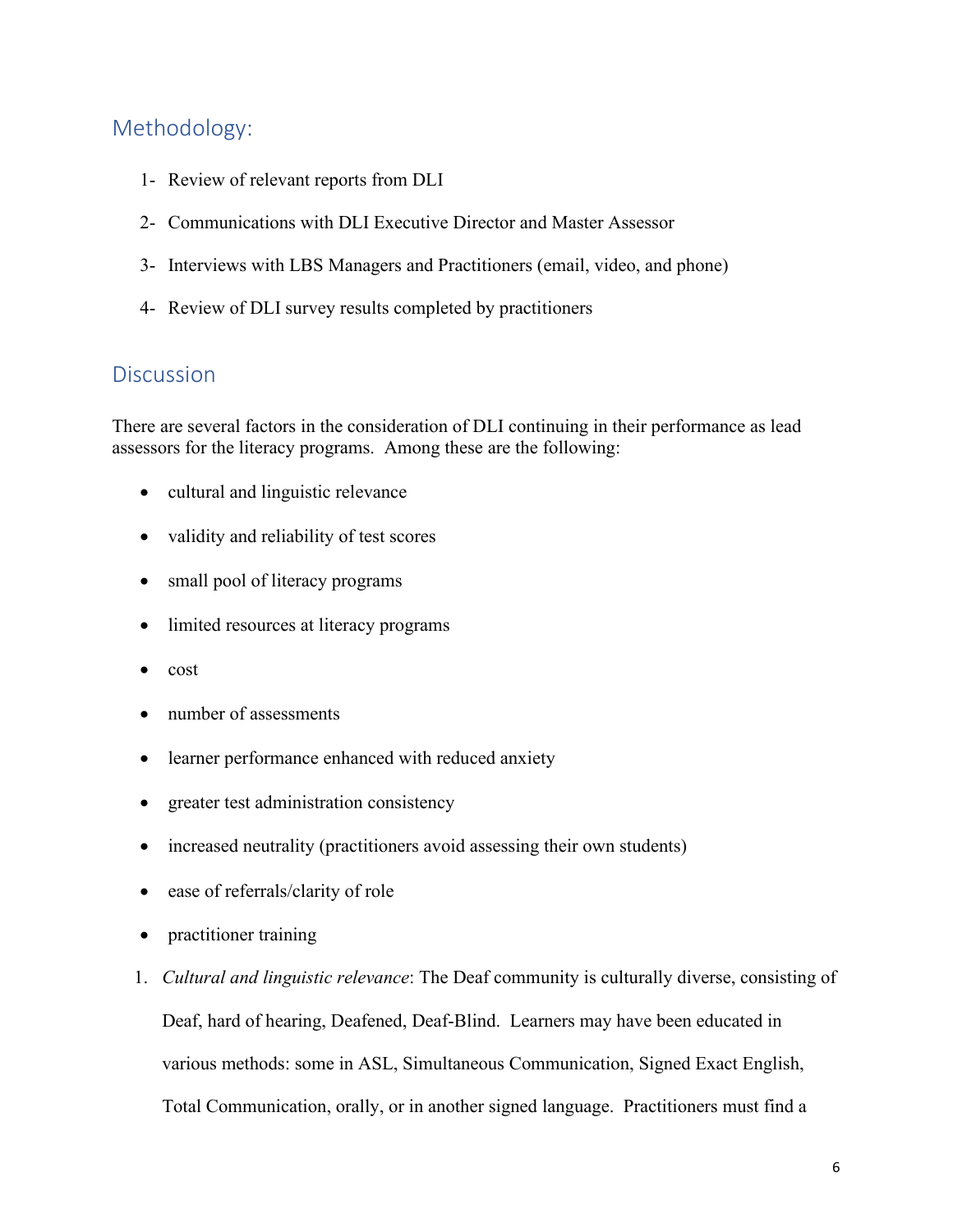common language in which to teach them or come up with ways to accommodate them. Deaf learners in the literacy programs face challenges when they enter a class where learner's skills in Both English and ASL vary. Furthermore, many may have English as a  $2<sup>nd</sup>$  or  $3<sup>rd</sup>$  language, and some may have had very limited education in their home country which further provides a barrier to their learning abilities. Many standardized tests include English vocabulary that is unfamiliar, and sentences may include clauses that are difficult to decipher. Standardized tests are commonly viewed as tools for assessing learners and students' progress and assist them in attaining their goals. Teresa Crowe Mason stated, "Research findings suggest that many standardized assessments are culturally and linguistically biased in favor of the majority culture and language".<sup>[6](#page-7-0)</sup> As a group, the Deaf Community has also been historically oppressed and frequently discriminated, and such testing may serve Deaf test participants to re-experience oppression and discrimination. [7](#page-7-1) DLI has a long history of involvement in the field of Deaf Literacy. The staff are also Deaf, which lends a deeper understanding, sensitivity and insight into the cultural and linguistic needs of Deaf learners. Together with community literacy experts, they examined methods of how test questions were presented i.e., with hearing assessor and interpreter, and/or DI, and directly in ASL with a Deaf assessor. As a result of this testing, it was determined that the ideal method of test administration is through a Deaf assessor who is culturally deaf, knowledgeable in linguistics and structure of ASL, knowledgeable in literacy assessments and best practices, fluent in English, and knowledgeable in the field and of common issues faced by learners.<sup>[8](#page-7-2)</sup>

<span id="page-7-0"></span><sup>6</sup> Mason, Teresa Crowe, " Cross-Cultural Instrument Translation: Assessment, Translation, and Statistical Applications, American Annals of the Deaf, Vol 150, No 1, Spring 2005, pp 67-72)

<span id="page-7-1"></span> $<sup>7</sup>$  Ibid., p 68</sup>

<span id="page-7-2"></span><sup>8</sup> Deaf Literacy Initiative, "Research Report: Adapting CAMERA to the Deaf Stream, Phase One", April 2009, p 5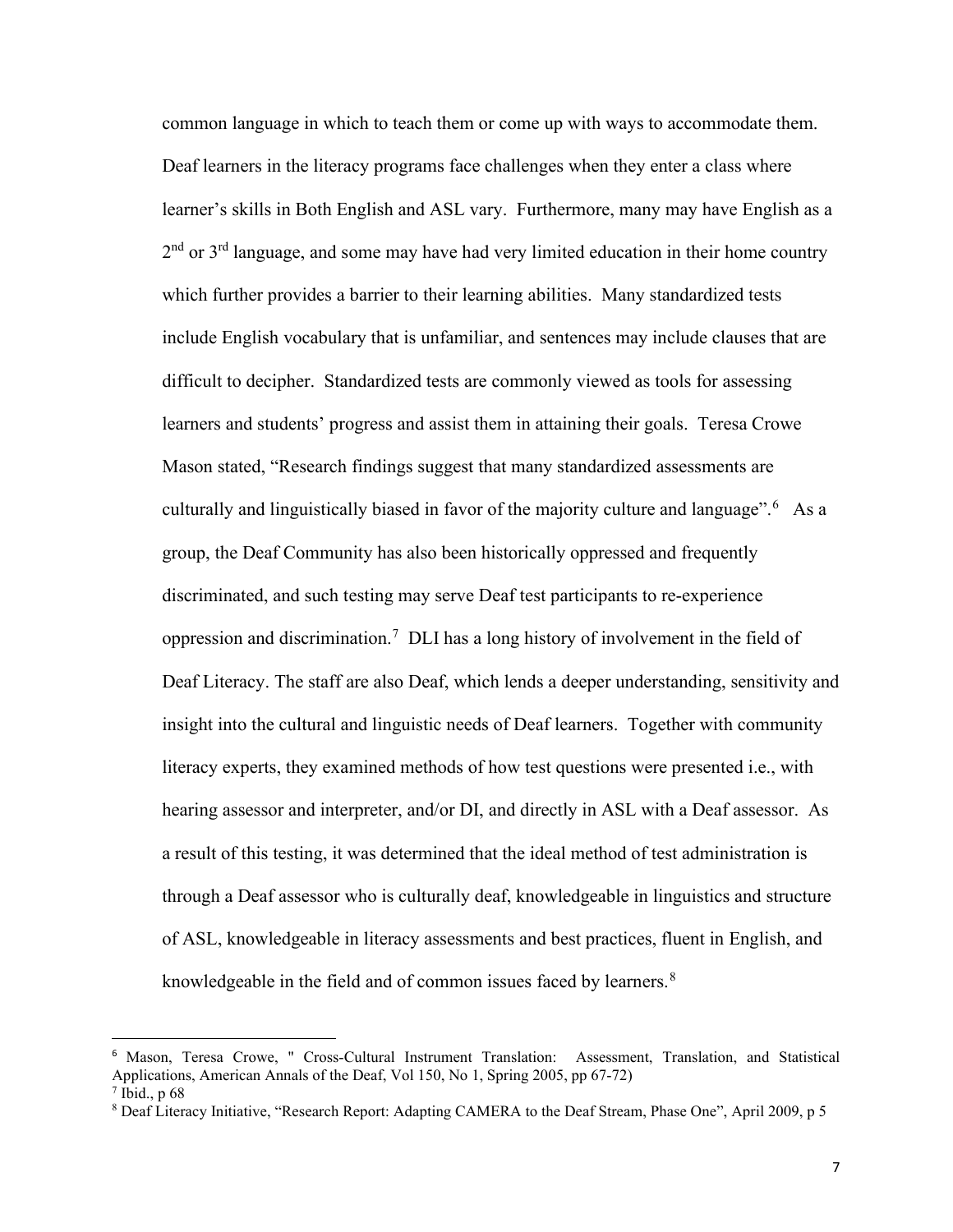2. *Increased validity and reliability of test scores*: Standardized tests are commonly viewed as tools for assessing learners' progress to assist them in attaining their goals. There are potentially harmful implications if measurements are invalid or unreliable.<sup>[9](#page-8-0)</sup> The National Deaf Center further states:

> Low or failing test scores can have long-term effects and can dictate or limit life choices for deaf students. Results of tests for academic courses, vocational aptitude, professional licensing, certification, driving, college entrance, and others, can open or close the door to a deaf individual's access to professions, employment, education, and other life choices. $10$

Test-taking is not commonly taught in schools or literacy programs for Deaf students and it is something that perhaps should be considered. "The language style and structure of tests can present obstacles to individuals who do not have a strong language base. Tests use phrasing, grammar, and sentence structure that is different from everyday English. Multiple-choice questions, idioms, words with multiple meanings, homophones, and those with complex grammar or unnecessary information may be difficult to understand for some deaf students. Thus, test results may underestimate these students' skills and abilities, making it difficult to determine the significance of the results and how they should be used".<sup>[11](#page-8-2)</sup>

Deaf CAMERA was tested and retested multiple times and at different sites. Great caution was taken to avoid changing the content of the original CAMERA, in order to maintain the validity. Tests were conducted with a hearing assessor and compared with a

<span id="page-8-0"></span><sup>9</sup> Mason, pp 68-72

<span id="page-8-1"></span><sup>&</sup>lt;sup>10</sup> <https://www.ctdinstitute.org/library/2014-10-09/national-deaf-center-postsecondary-outcomes>

<span id="page-8-2"></span><sup>&</sup>lt;sup>11</sup> <https://www.ctdinstitute.org/library/2014-10-09/national-deaf-center-postsecondary-outcomes>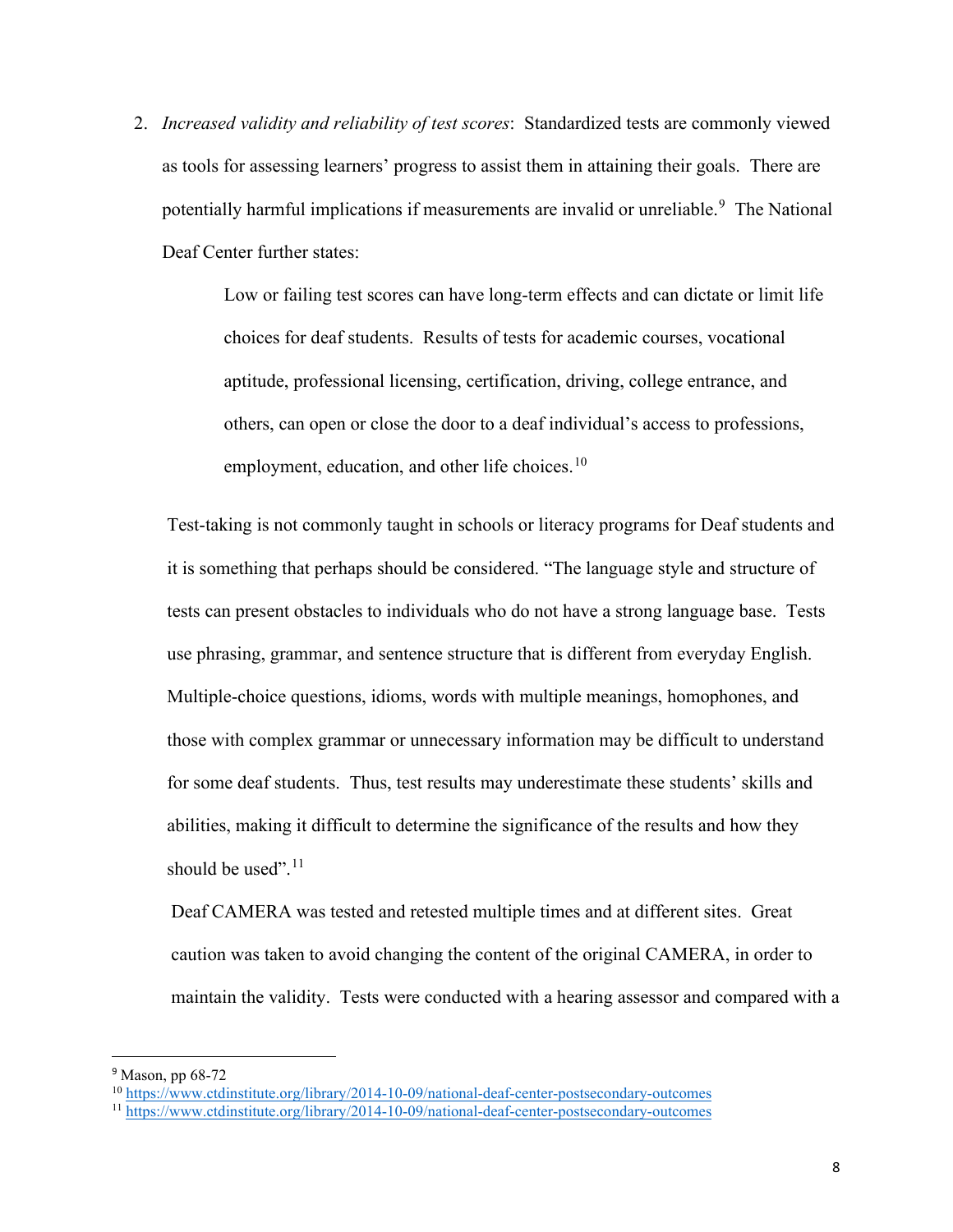Deaf assessor, demonstrating increased reliability with the latter.<sup>[12](#page-9-0)</sup> Feedback and input from the committee formed of Deaf practitioners and literacy experts also helped to ensure that the adaptations met the needs and abilities of Deaf learners, increasing its validity and reliability.

- 3. *Small pool of programs*: Whereas there are approximately 300 LBS programs in Ontario, just over a dozen LBS programs exist for Deaf learners. It is recommended that the number of assessors remain small in order for assessors to be able to conduct a sufficient number of assessments each year to maintain their skills and consistency in administering the tasks.<sup>[13](#page-9-1)</sup> DLI twice put out a call for interest to become an assessor, in 2015 and 2016. No applicants responded. Between 2017 and 2018, four apprentice assessors were chosen and trained under DLI. Two of these applicants were LBS practitioners, 1 was a former practitioner and 1 a manager: the latter two withdrew. The remaining 2 assessors have not yet had the opportunity to assess other program learners due to being unable to leave their program and lack of financial means to cover travel and accommodation.
- 4. *Limited resources*: In the Greater Toronto Area, there are numerous LBS organizations serving the Anglophone stream that are within close range of each other, enabling staff to assess learners from other programs, and thus able to remain impartial and unbiased in their assessments. With the small number of practitioners at each Deaf literacy program and the greater geographical distance between them, it poses a challenge for them to take time off to leave their program to assess learners at another site. Most of the programs have just 1 or 2 staff, and some just have 1 part-time practitioner. Also, the ability to remain neutral and unbiased may be compromised as practitioner from one site, may have

<span id="page-9-1"></span><span id="page-9-0"></span><sup>&</sup>lt;sup>12</sup> Adult Basic Education Association, "Evaluating Valid and Reliable Assessment Tools for the Deaf Stream and CAMERA Field Test with Deaf Learners' Input: Adaptation of CAMERA for Deaf Stream" DLI report, 2011. <sup>13</sup> Confidential Report to DLI: Adaptation of CAMERA Stage 2 and 3, 2012-2013, p 15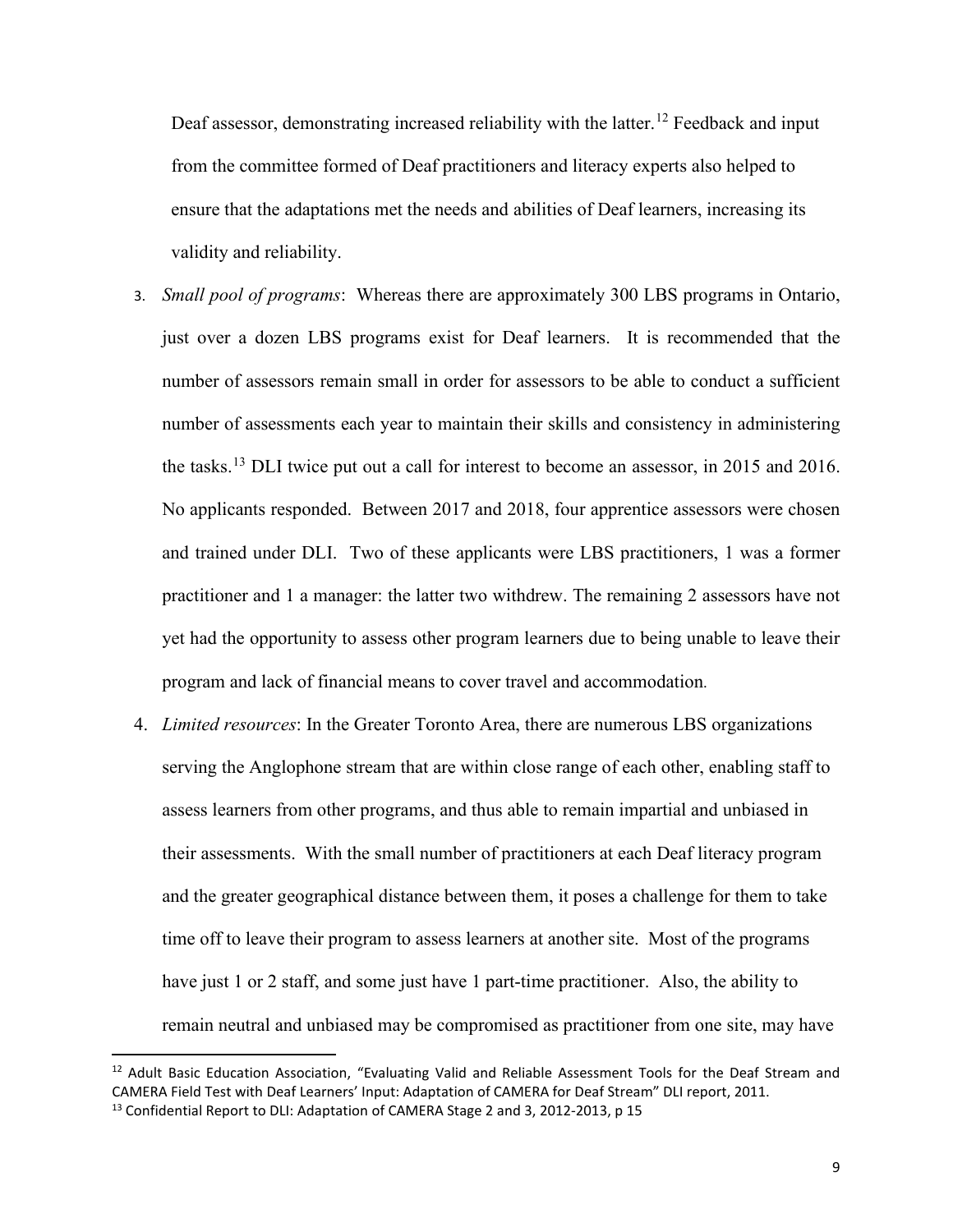former students present at the other site. Furthermore, their job responsibilities may not include the provision of assessments outside of their organization. There also remains the question of cost: who will pay for the assessments and reimburse their travel and meal expenses.

- 5. *Cost effective*: Conducting the tests directly in ASL by a Deaf Assessor saves the considerable expense of having a hearing assessor administer the tests, which requires hiring ASL-English interpreters. Interpreters typically charge \$60/hour, with a 2-hour minimum and travel time may be billed extra. For assessments that require a half day of work interpreters may charge a minimum flat rate of \$250, and \$500 for a full day, as well as invoice for travel.<sup>[14](#page-10-0)</sup> Fees vary depending on whether interpreters are free-lance or employed at a translation agency.
- 6. *Number of assessments*: DLI currently receives some funding from the Ministry of Training, Colleges and Universities (MTCU) to support the administering of Deaf CAMERA assessments. The amount of \$23,900 has been allocated to DLI's business plan. On-site, each assessment takes on average 2 hours to conduct. The assessor then scores the assessments, develops a summary sheet, and books a follow-up meeting either in person or via skype to debrief with the learner and his/her instructor. This amount covers the cost of assessment materials, staff wages, test administration, scoring, debriefing, travel, accommodation, and meals. The 15 LBS programs do not have a budget to include cost of assessments. DLI currently assesses on average 35 individuals annually. Between 2011-2018, 50 learners took the tests. DLI is no longer able to support this number, unless funding is secured for a  $2<sup>nd</sup>$ , part-time assessor.

<span id="page-10-0"></span><sup>&</sup>lt;sup>14</sup> Interview, March 2019.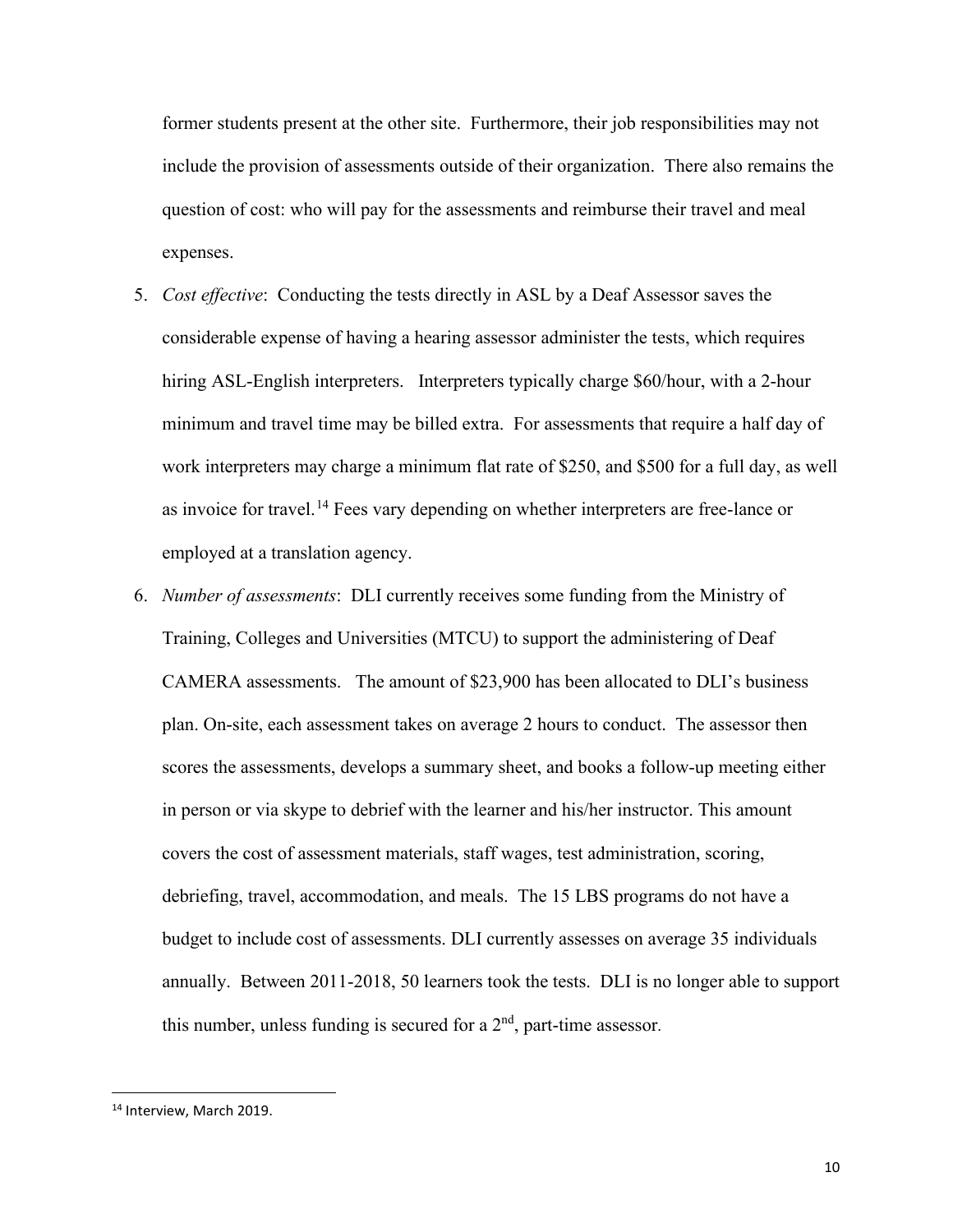- 7. *Enhanced learner performance*: Learners have reported feeling more comfortable taking the test with a Deaf assessor. Reduced anxiety was observed when test was administered by an assessor who is Deaf and who understands and guides the learners throughout. Reducing the need for a  $3<sup>rd</sup>$  party involvement lowers the risk of errors in interpreting: some interpreters and hearing assessors may miss out on grammatical depictions of ASL shown in facial expressions. Adult learners often have little or no experience in using an interpreter and they are unfamiliar with the process and some may be more stressed with their concerns over whether the interpreter translated their questions accurately. For some, a hearing person may represent someone that is fluent in the very language that they are struggling to learn.
- 8. *Greater test consistency*: having one organization handle the assessments will ensure greater test consistency and reliability. DLI's assessors were trained in how to deliver standardized test instructions, monitor the learners, score the tests, and debrief. LBS practitioners at the deaf literacy programs may lack formal training in administering assessments. Other assessment tools, such as CABS (Common Assessment of Basic Skills), CARA (Canadian Adult Reading Assessment), ESEE (Essential Skills for Employment and Education), and ESKARGO (Embedded Skills, Knowledge and Attitudes Reference for Ontario) are commonly used, and some staff make their own adaptations to suit learners. Practitioners will use a variety of tools to screen the learners upon entrance into their program. There is no consistency among the 15 sites as to which tool is used and how it is delivered. Deaf CAMERA offers consistency through ongoing assessments by a trained administrator from one organization.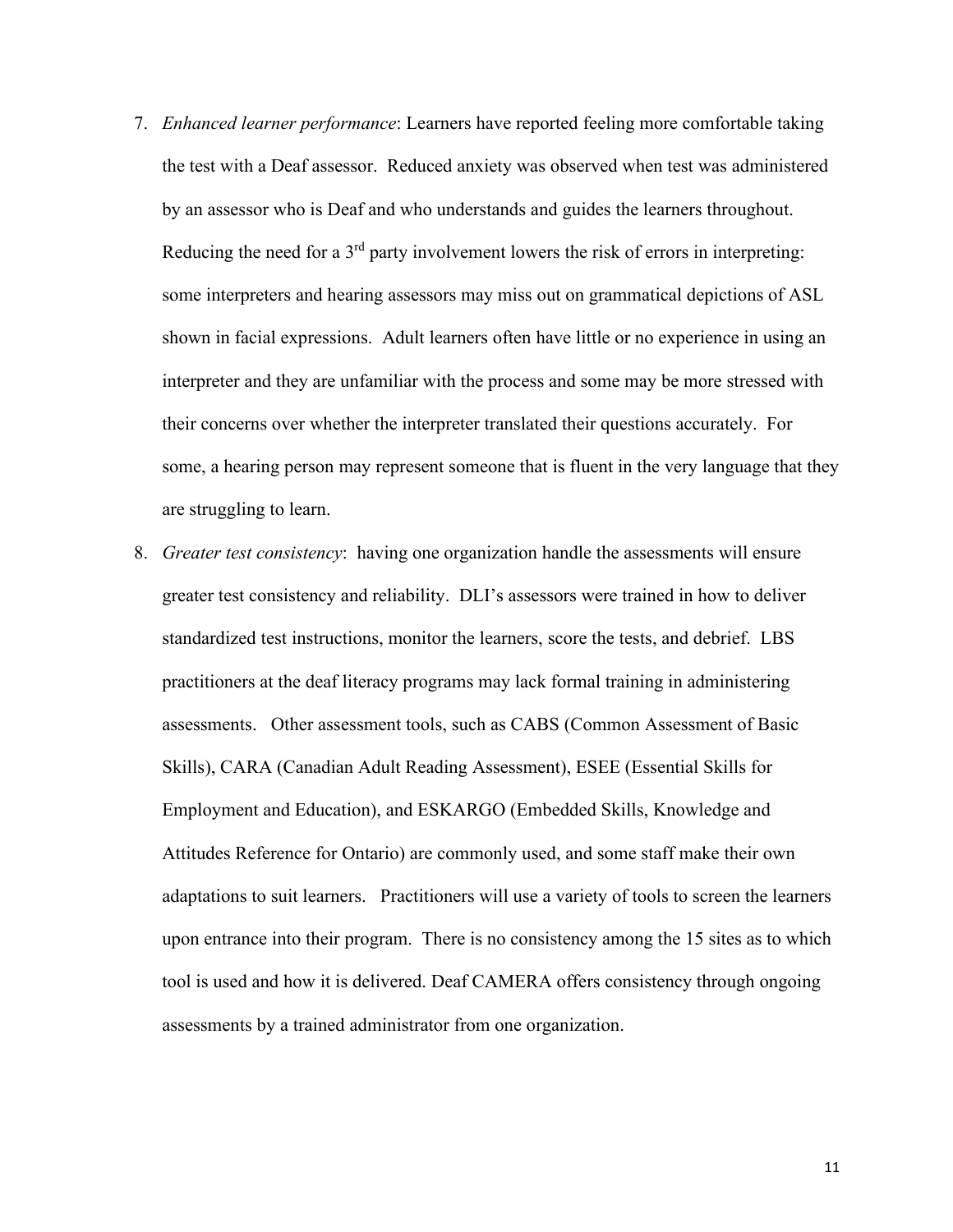- 9. *Increased neutrality*: DLI is an organization whose role is to support the LBS service providers in providing tools and resources. Support organizations do not normally conduct assessments. The original mandate of DLI following the adaptation of Deaf CAMERA, was to select and train assessors so that LBS learners could be assessed at whichever program they were applying to. With the goal of assessing learners other than one's own, it proved to be a challenge for the new assessors to take leave of their job in order to assess learners at another program; one is employed on a part-time basis which would necessitate cancelling classes. Neither of their workplaces include additional funding to support their travel and accommodation, nor is it a part of their regular job duties. DLI master assessor has thus taken charge of assessing learners. Having DLI continue in the capacity as the assessor organization, will allow for increased consistency in gathering input from literacy practitioners and learners, and to compile statistical information. DLI has been able to collect statistics on learner performance and progress. They have been able to observe and identify the number of new learners, the number of those who have moved up a level, and how many have remained with little change.
- 10. *Ease of referrals and clarity of roles:* It will be easier for service providers to make referrals/request assessments to a single organization responsible for Deaf CAMERA assessment. Literacy programs may contact DLI at any time to request an assessment, follow-up interviews, and/or resources to support their curricula.
- 11. *Practitioner training*: currently none of the practitioners have formal training in conducting assessments, scoring and debriefing. The majority are self-taught, picking up the skills on the job, and have adapted tools on their own. DLI offers trained assessors.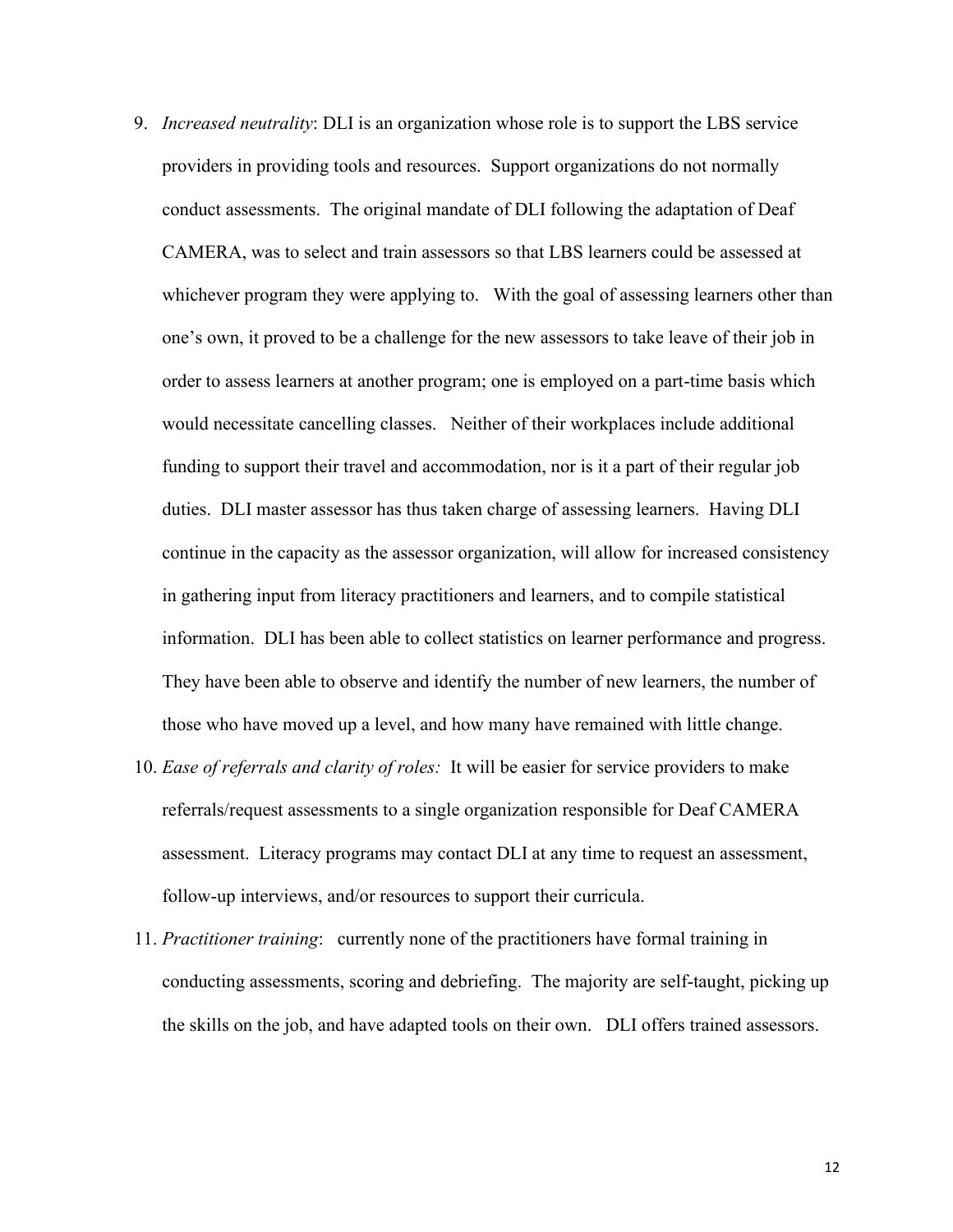All service providers are in agreement that this assessor conducts the tests in a neutral and professional manner without providing any clues or hints to the test.

# <span id="page-13-0"></span>LBS Program Managers' Evaluation

Of the 9 literacy providers (15 sites), 2 are college-based, 1 is under a local school board, and the remaining are community-based. Managers from all service providers were contacted. While they all reported being familiar with Deaf CAMERA, they directed the author to contact their staff to respond to the more specific technical questions. Responses were received from 8 of the 9 managers.

Two managers had specific knowledge of the tool, fully supporting it. One reported that while their program was one of the pilot sites for testing Deaf CAMERA, it has not been continued for a variety of reasons, among them which may be that the Deaf CAMERA was designed more as a workplace tool rather than an academic tool for students aiming to attend post-secondary programs. This manager, however, supported DLI as the organization to provide deaf assessors to test learners and would like to see more collaboration with DLI and determine whether the Deaf CAMERA might need to be further adapted for academic pathways. The other manager confided that their program uses both Deaf CAMERA and other assessment tools to identify learner's level. The Deaf CAMERA gave them confidence in the tool, having been adapted specifically for Deaf learners and lending credibility to its increased accuracy over assessments developed for the anglophone LBS learners. Their concern was whether it was necessary to have learners undergo two assessments as staff use other assessments as well. They did express an interest in administering the Deaf CAMERA themselves and did not feel it would present any issues. They regularly employ other tools and do the testing and scoring themselves. They would like to see the assessment offered at the start of the school year in late August/September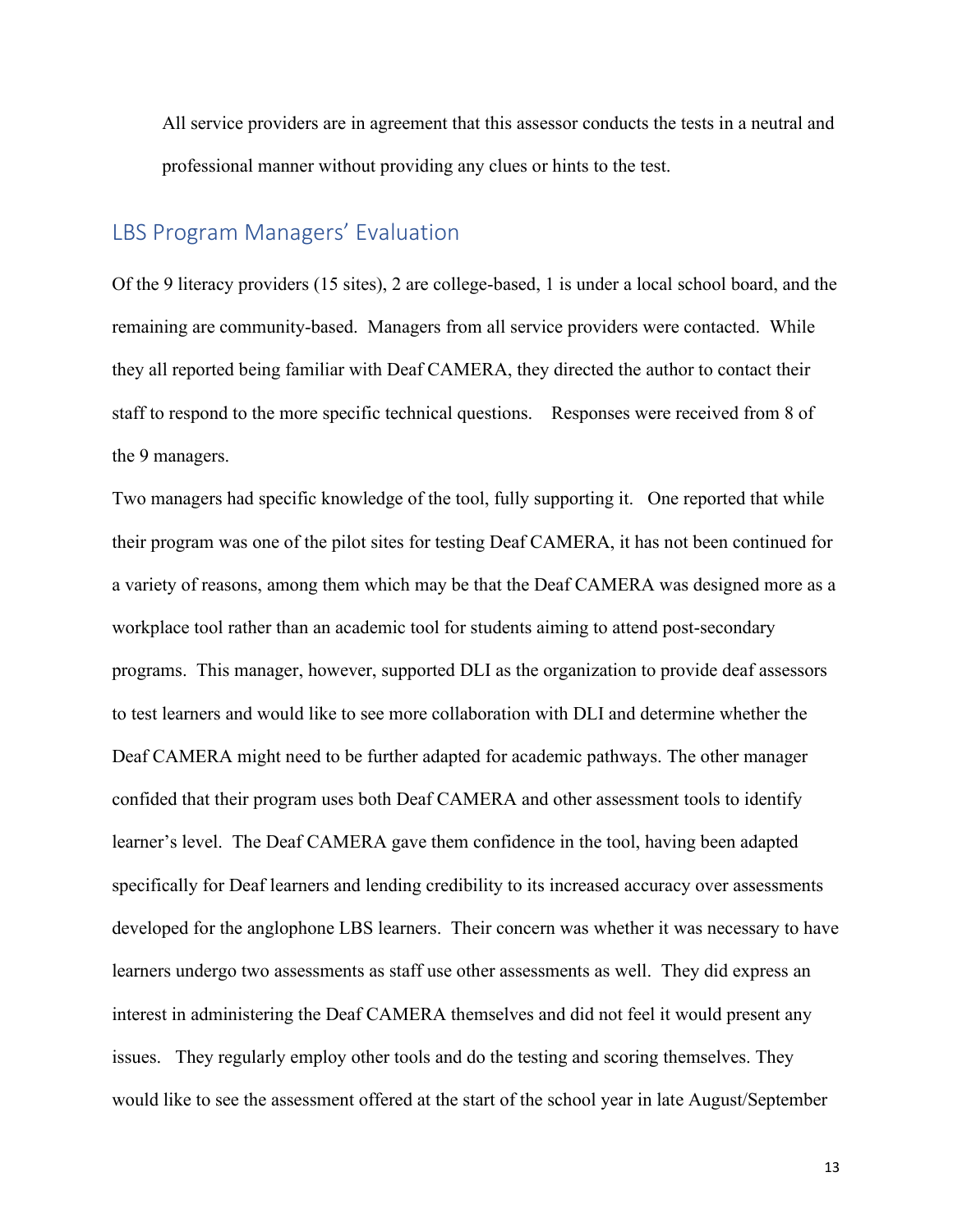as a learner enters the program for the first time, not just as an ongoing assessment. They would further like to see increased communication and support from DLI. Despite these concerns, the Deaf CAMERA did benefit staff and learners by having an outside person attend the program, affirming the results of their own testing, and having learners gain practice in test-taking.

> "This is a valuable resource to our agency! The Anglophone assessment is not adaptable, and we do not want to be forced to use it…We strongly recommend DLI continue as assessor organization! " (Interview, March 2019)

Other managers offered the following input: most of the programs are small and on limited budgets. None currently have the financial or human resources to send a staff (if trained as assessor) to attend another LBS program to assess other learners. Some were, however, willing to invest in having one of their staff become trained as an assessor, if they wished to work on their own time outside of the program: because there are so few staff at each site, managers were reluctant about allowing staff to take the time away from the program.

Of the concerns, one manager felt it was not efficient to have the assessor fly in from another city, and that they could not do the assessments on short notice when an assessment was needed or when they felt learner was ready. Further disappointment was expressed that practitioners cannot assess their own learners, commenting that this did not work well for small programs like theirs.

CNIB Deaf Blind Community Services does not use Deaf CAMERA, and instead adapted its own tools such as for their learners. They do not feel the need for an outside assessor to come.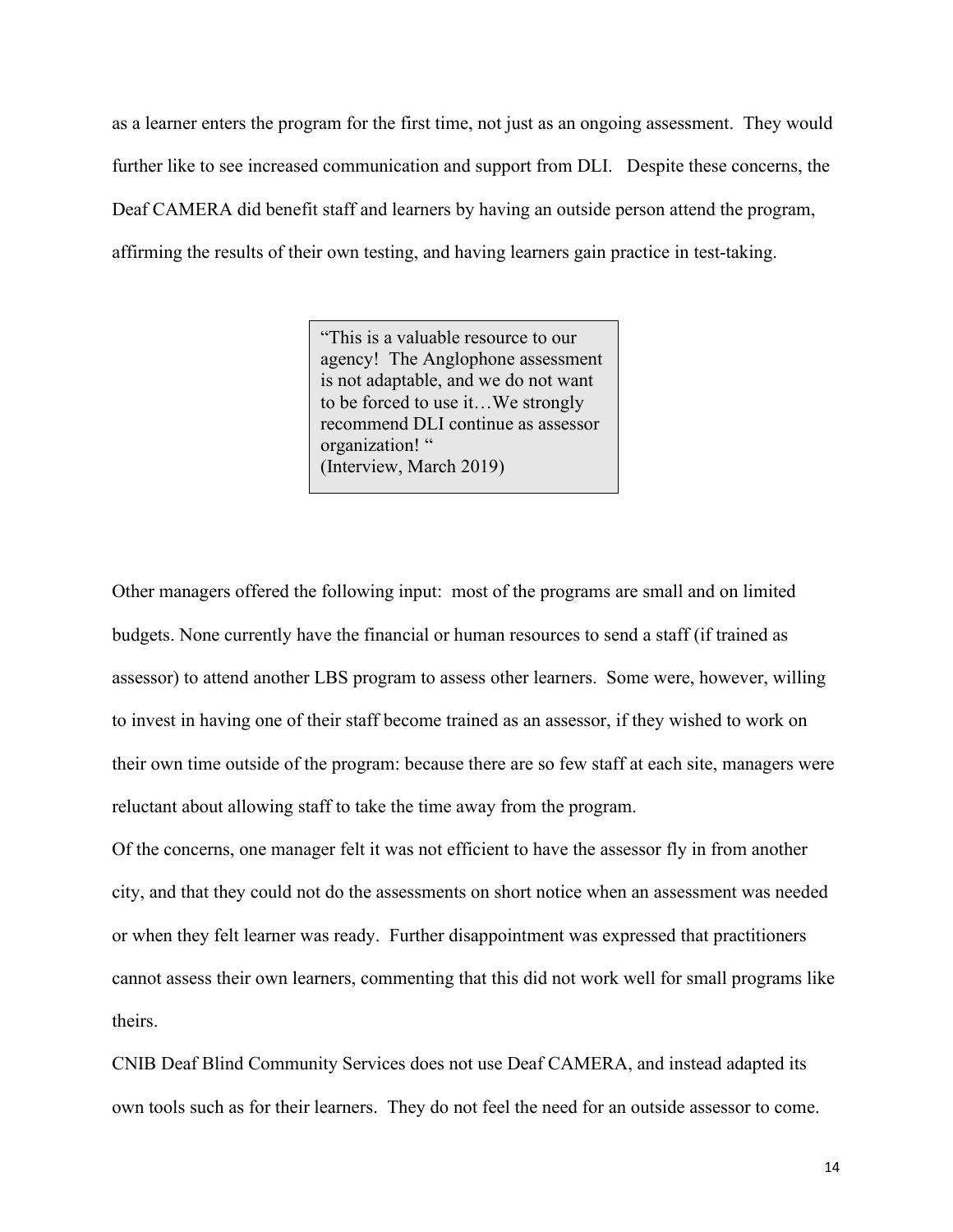Often materials need to be re-formatted i.e. remove pictures, translate print into braille, and create large print materials. Practitioners may use different methods of communication when teaching learners: print on palm, two-hand manual sign and adapted tactile sign.<sup>[15](#page-15-0)</sup> Some learners may differ in their preference for using haptics or pro tactile approach. It should be noted that few of their learners are ASL users, some lack foundational knowledge, do not identify themselves as being culturally Deaf, have other disabilities, and are unable to access print material.<sup>16</sup> Assessments may take between 2 to 6 weeks to complete, depending on the needs of the learner. Not only do instructors need to ensure their visual and communication needs, but also take into consideration the presence of cognitive, physical, and psychological disabilities that may hinder learning. It is essential for instructors to get the whole picture of a new learner, in order to proceed with creating a learner plan and identifying goal paths. There was, however, interest to know if there was a fee for having an assessor from DLI to come, and whether Deaf CAMERA was available in hard copy or e-format. It should be noted that according to a 2009 report by DLI that "the deafblind are a subgroup within the Deaf stream, we do need to make sure that provision is made for them also".<sup>[17](#page-15-2)</sup>

Overall, 67% of the 9 managers reached (6/9) from the Deaf LBS programs were strongly in favour of the continuation of assessments being administered by DLI. Three of the service providers including the Deaf Blind Community Services, already employ and adapt other tools which they feel are effective. They would, however, welcome a closer look at Deaf CAMERA, and more information.

Figure 1. Service providers in support of DLI continuing Deaf CAMERA.

<span id="page-15-0"></span><sup>&</sup>lt;sup>15</sup> Interview, March 2019

<span id="page-15-1"></span><sup>16</sup> DLI report, "Adapting CAMERA for the Deaf Stream", April 2009

<span id="page-15-2"></span><sup>&</sup>lt;sup>17</sup> Deaf Literacy Initiative, "Research Report: Adapting CAMERA for the Deaf Stream, Phase 1", April 2009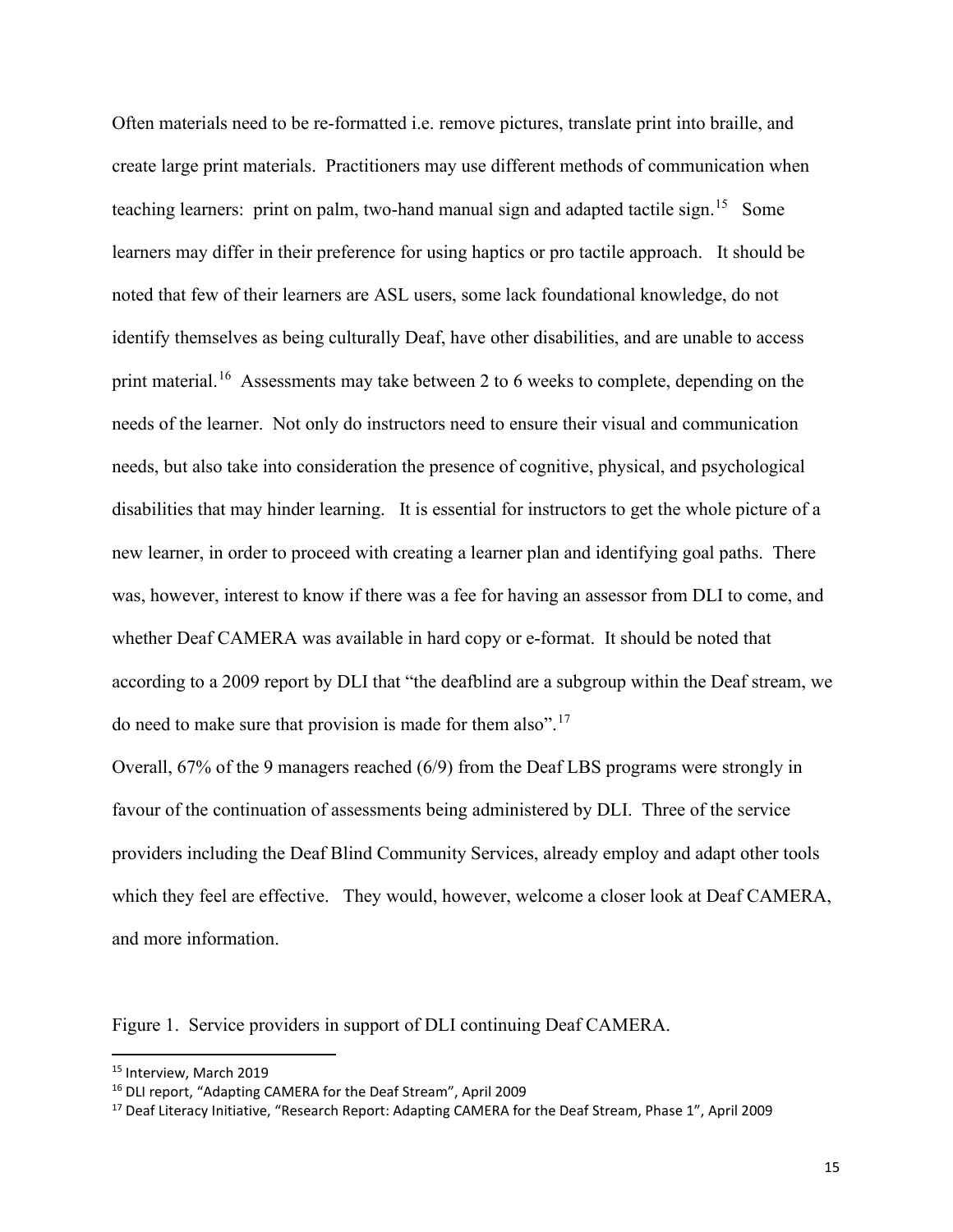

Source: Interviews, March 2019

# <span id="page-16-0"></span>Practitioner Responses

Approximately 30 full and part time LBS practitioners are employed at the LBS programs for the Deaf, of which 17 (56%) were interviewed. These 17 practitioners represented all 9 service providers, providing input on their experience with Deaf CAMERA. Interviews with LBS practitioners were conducted via video, email, and phone. Other practitioners were either away on holiday, absent, or one of their colleagues had already participated negating the need to be interviewed. Or, they were newly hired and had yet to experience the assessment tool. Each interview took approximately 30 minutes. Practitioners were each asked the same questions, beginning with a background on their program, number of staff and how long they had worked there, number of learners, as well as some general demographic data on the learners (i.e. domestic or newcomer learner, language, education). This was followed by questions specific to the topic of this research: whether they had used the Deaf CAMERA assessment, what their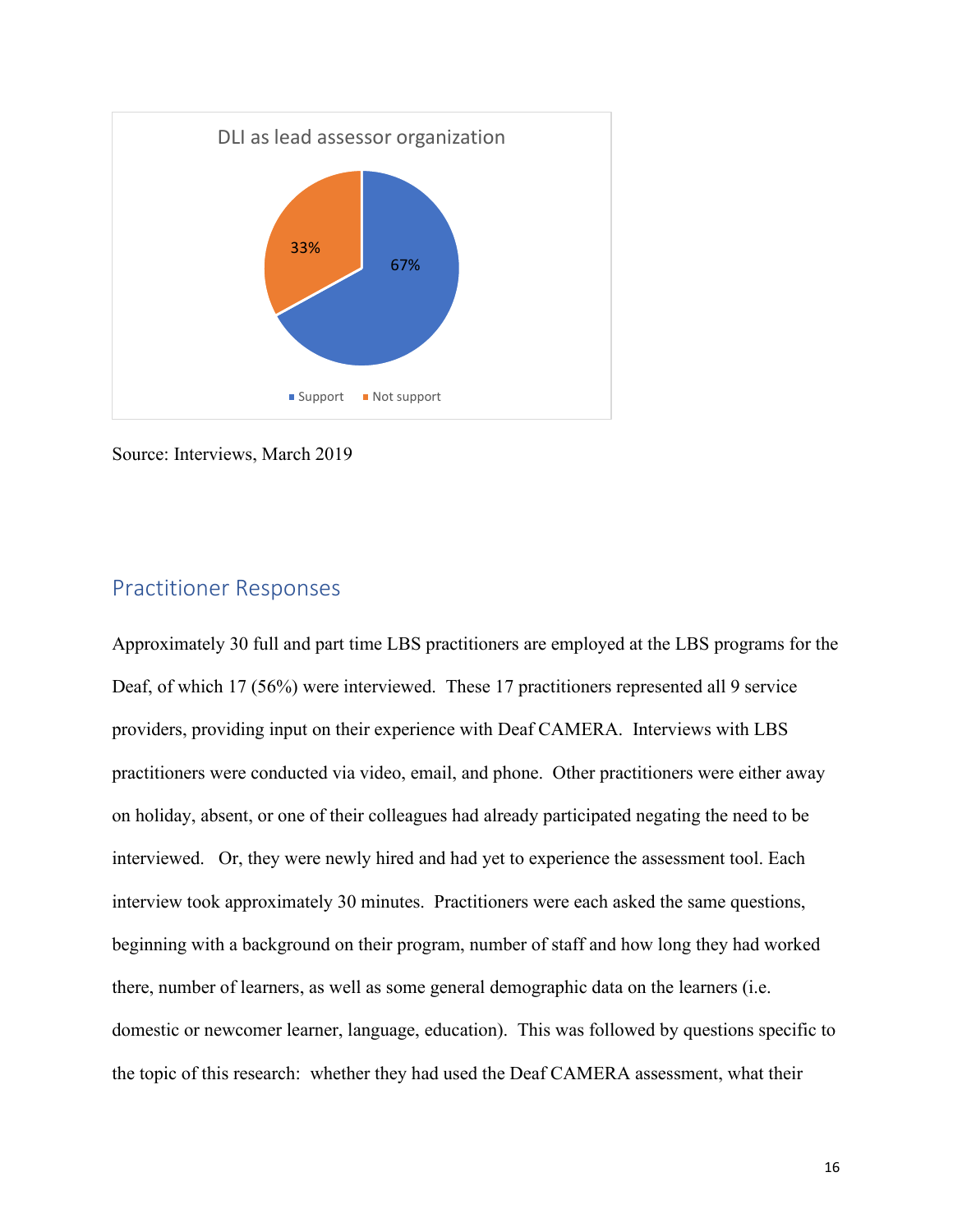thoughts were on it, what recommendations they had, and finally whether they supported DLI to continue providing the Deaf CAMERA to learners at each location.

Practitioner interviews provided added insight into the Deaf CAMERA assessment along with other tools and resources used. Service providers varied in their initial assessments and experience with using Deaf CAMERA. DLI conducted some assessments between October and December and administered or re-administered more tests mid-year between January and March. Overall, the consensus was that DLI is the logical choice to lead the assessment, being an independent organization for literacy resources, policies, statistical information, research, curriculum information, as well as their knowledge of Deaf culture and ASL and their understanding of the Deaf population as a diverse group.

#### <span id="page-17-0"></span>**Benefits**

The following comments in support of DLI's assessment of learners:

Many reported the master assessor to be professional, neutral, unbiased, clear, and very focused on his role. He made learners feel comfortable and at ease with his clear signing style. He was consistent and calm throughout the testing. He responded to their questions without giving any clues to the test content.

DLI is a Deaf-run organization that understands the language, culture, history, oppression, diversity of the community and barriers learners often face. They initiated the adaptation, consulted extensively with stakeholders, and conducted tests at different sites. The assessment was standardized and administered in ASL with a Deaf person trained to become an assessor and is now considered a valid and reliable way of measuring learner's skills and knowledge. In a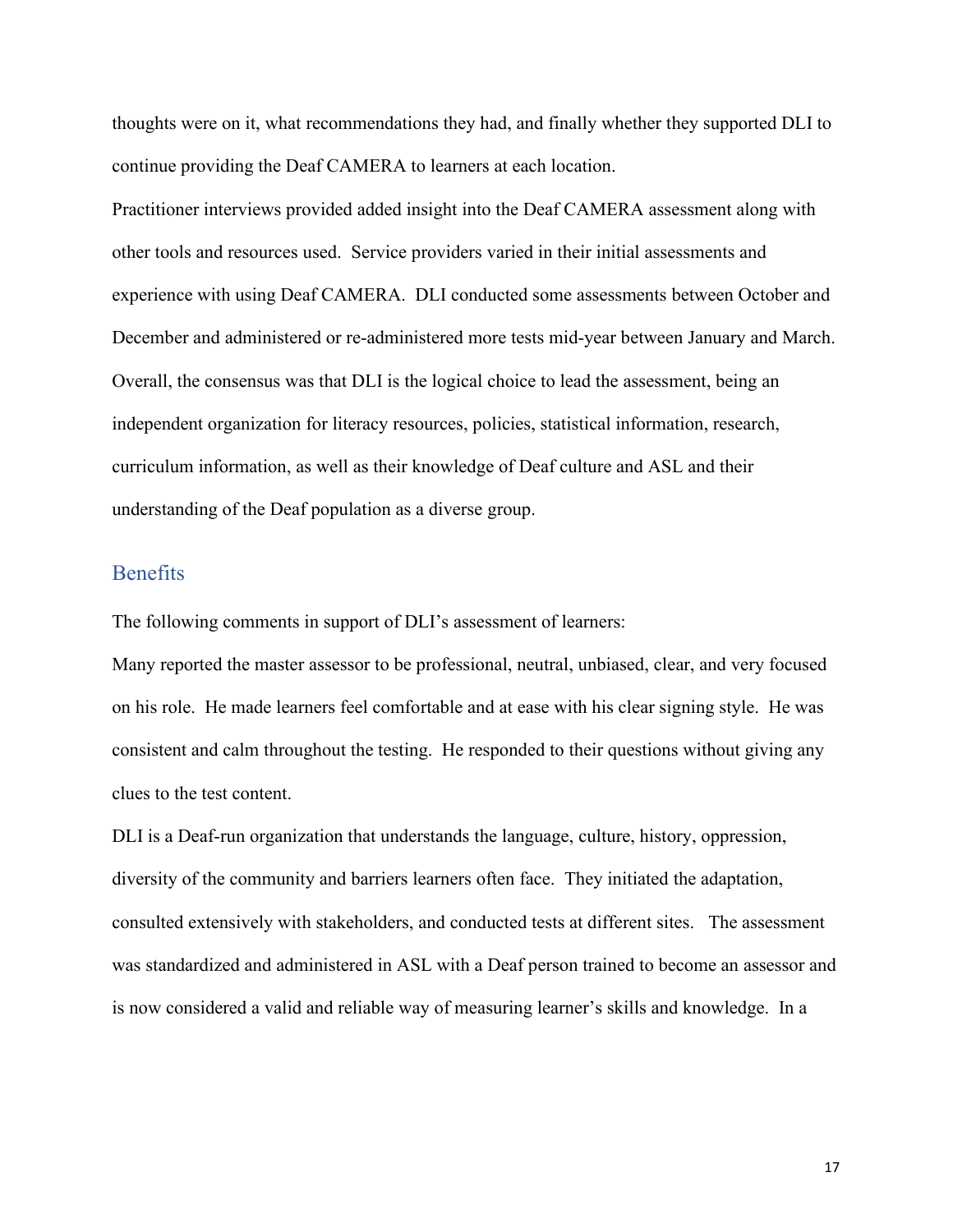nutshell: "It's a good tool and it works.".<sup>[18](#page-18-0)</sup> The majority of practitioners benefitted from having an external person come to do the assessment: it validated their own assessment of the learner's level and progress. There is less bias in having an outside/neutral person come in to measure the learners' skills. Both practitioners and learners reported a high satisfaction with the ease of communication with the Deaf assessor, being able to converse directly with him instead of utilising an interpreter. Learners were able to ask and respond to questions directly with the test administrator. The assessment exposed the learners to opportunities to increase their practice with test-taking and reduce their anxiety in a safe and comfortable environment. Having the DLI assessor come to the LBS program introduced learners to the support organization and helped them learn about DLI as separate from but connected to their program. The Deaf assessor also served as a role model for learners to see that a Deaf person could become a test administrator. Having DLI as the assessor organization benefits programs as it is impractical for practitioners (those trained as assessors) to take the time off work to travel to assess learners from another program. The Deaf LBS programs have limited staff and no funding to enable them to travel and meet with learners at other sites, lending more support to DLI as assessor provider.

Deaf CAMERA has been tried, revised, and tried again to test its accuracy with Deaf learners. It is the only standardized test that has been adapted for the Deaf stream; other tools were designed for and by the Anglophone stream, reducing its reliability and validity.

DLI is a great resource to turn to when in need of resources. Since they adapted both CAMERA and Signposts to suit Deaf learners, staff are able to quickly come up with resources for practitioners to use. The organization is very knowledgeable about the workings of Deaf CAMERA, BDS and OALCF.

<span id="page-18-0"></span><sup>&</sup>lt;sup>18</sup> DLI Survey, Nov 2018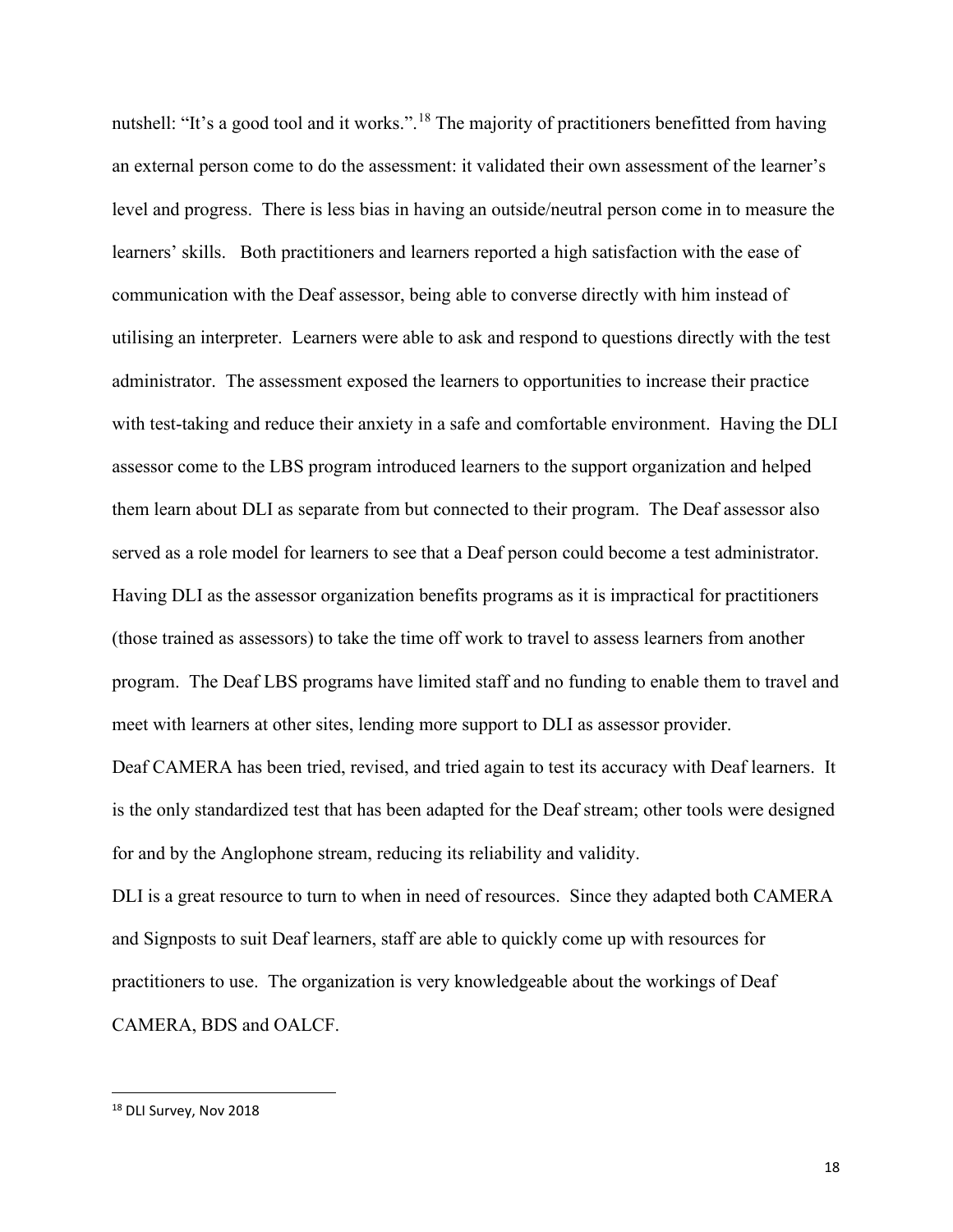#### <span id="page-19-0"></span>**Concerns**

Some programs had not had the assessor visit their site to test learners. There was some concern expressed about making learners go through more testing: "Whey should we assess learners twice?" and "We already have our own tools" (Interview, March 2019). Many of the practitioners relayed that they use other assessments such as CABS, ESKARGO, ESEE, Read Forward, CARA, and felt they were suited to Deaf and Deaf Blind learners. The ESEE test includes a few vocabulary targets which learners can click on and receive the ASL sign translation for that specific word.

There was also concern that the assessment was workforce-oriented and thus they did not feel it was adequate for learners on the independence pathway, or that it seemed to suit the community based programs but not the college upgrading programs. One recommendation was that the assessor take further training or meet with college assessors to learn how they assess upgrading students.

Because they had not seen or experienced the contents of the test, some practitioners were unable to offer a concrete opinion of the Deaf CAMERA. Despite the knowledge that test content must remain confidential, some practitioners remained unclear as to why they were unable to view the test items as they felt it would help them to determine whether the tool measures learner's knowledge more accurately than other assessments they use. Furthermore, they do not feel there is any conflict or influence when it comes to assessing their own learners. Rather, assessing their own learners helps them to develop a relationship, identify their levels, determine if they are appropriate for admission into the program, and assess their communication skills. These assessments often take much longer, up to several weeks, providing a broader and more in-depth overall assessment.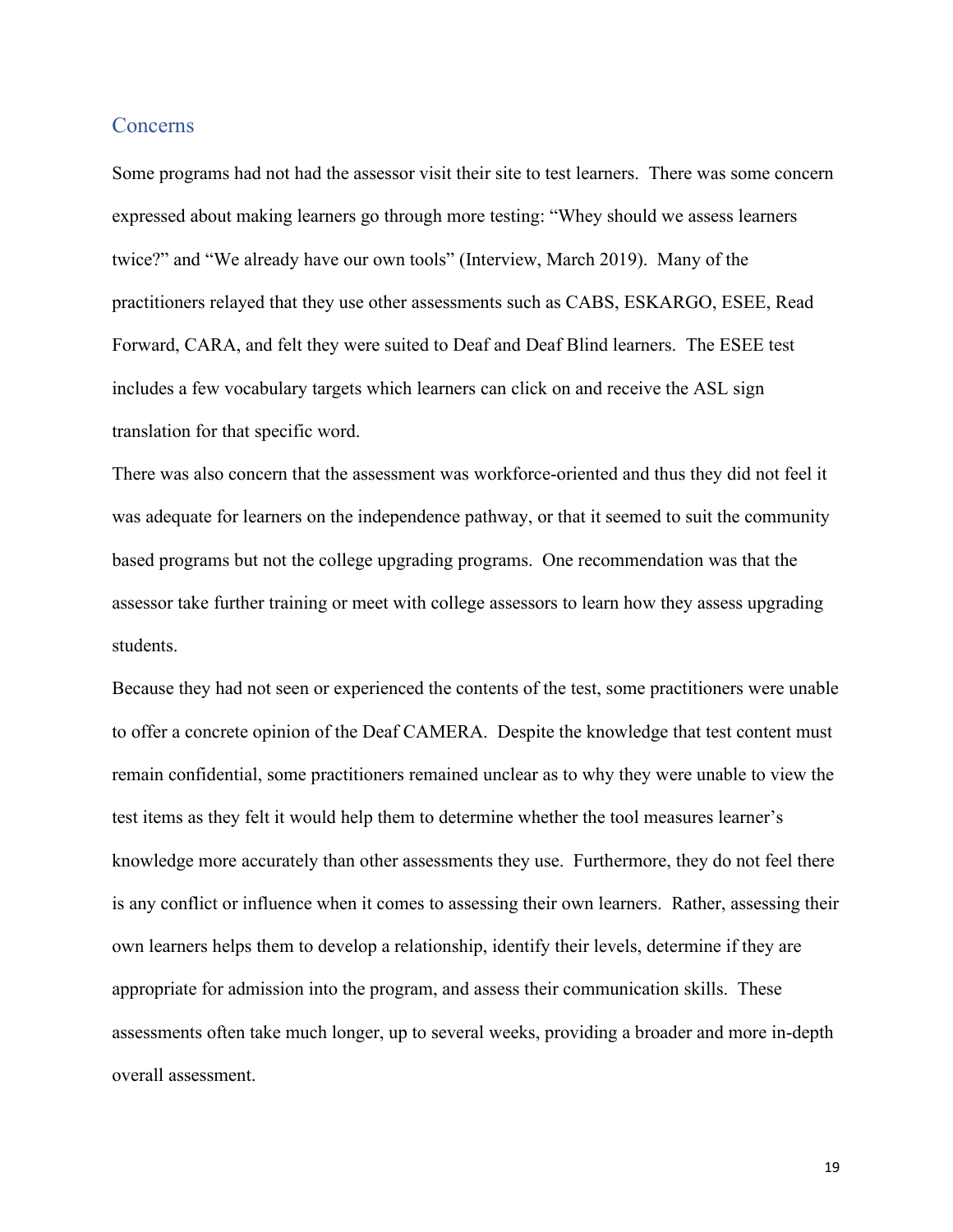Practitioners reported that they had already identified learners' level before the assessor arrived. Others recommended adding a checklist to identify learner activities, completed activities, and recommendations for teaching activities. They would also like to see more detailed information on the summary reports given to learner and practitioner during the debriefing. There was also concern that Deaf CAMERA did not help to incorporate Bridging to Deaf Success (BDS) into the curriculum.

One service provider expressed a preference to have tests administered at the beginning of September; or in the middle of the school year, in March/April (for those who had already conducted their own initial assessments).

Recommended to see further research and ongoing adaptations across more competencies. Deaf CAMERA is not suitable for the Deaf Blind sub-group.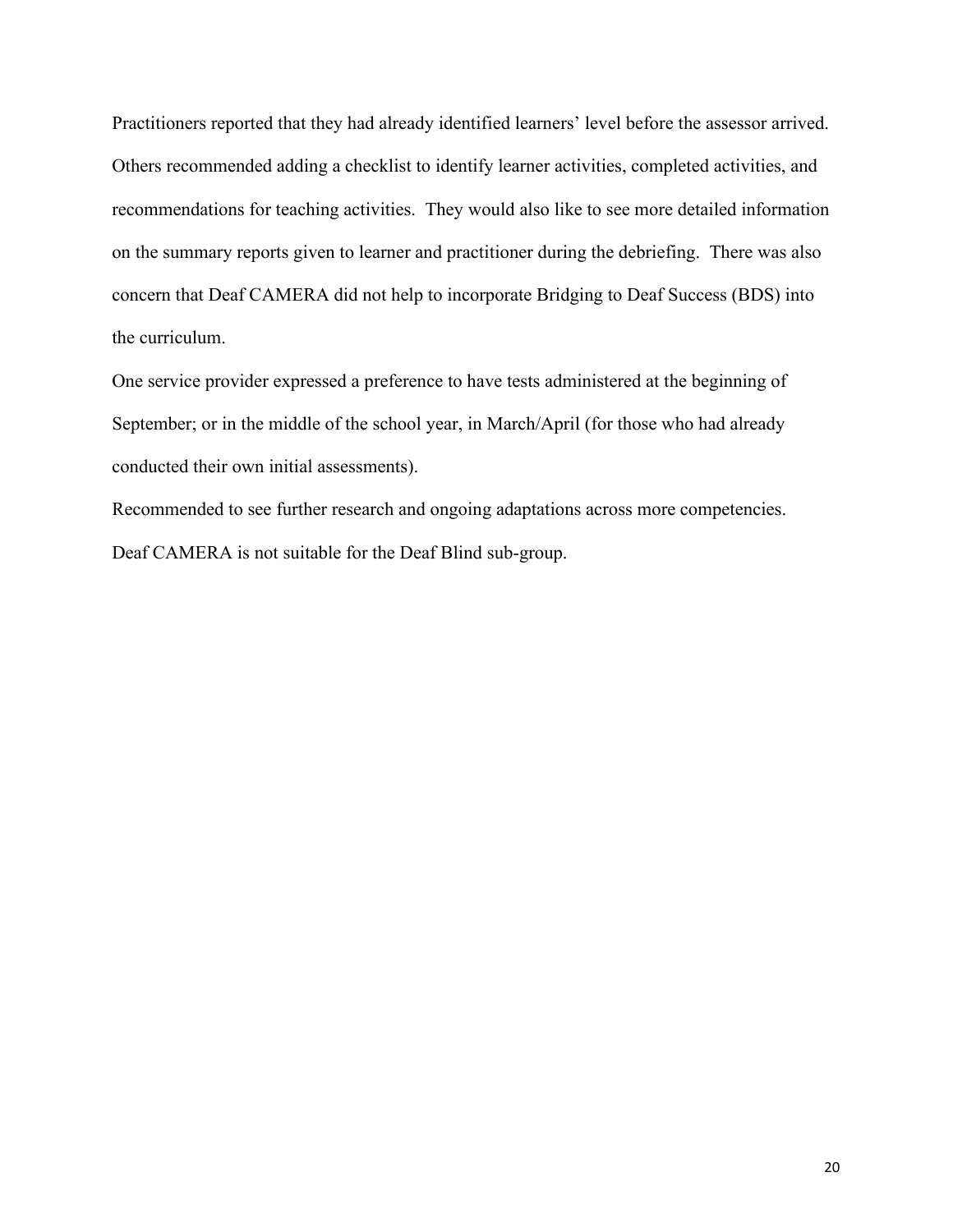|  | Table 1 Deaf LBS service providers |
|--|------------------------------------|
|--|------------------------------------|

| Deaf Literacy Service        | Number of      | Number of                   | Part-time       | <b>Number</b>               | Use of           |
|------------------------------|----------------|-----------------------------|-----------------|-----------------------------|------------------|
| Provider                     | learners       | practitioners               | $(PT)$ or Full- | of                          | Deaf             |
|                              | (current)      |                             | time(FT)        | Managers                    | <b>CAMERA</b>    |
| Mohawk College               | 16             | $\overline{2}$              | <b>FT</b>       | $\prime$                    | Y                |
| George Brown College         | 20             | $\mathfrak{Z}$              | FT              | $\mathcal{I}_{\mathcal{I}}$ | Y                |
| <b>BRCD</b>                  | 38             | $\overline{3}$              | <i>FT</i>       | $\boldsymbol{l}$            | Y                |
| CHS - Toronto                | 20             | $\mathfrak{Z}$              | <i>FT</i>       |                             | Y                |
| CHS - Thunder Bay            | 19             | $\overline{2}$              | PT              | $\mathcal{I}_{\mathcal{I}}$ | Y                |
| CHS - Sudbury                | 14             | $\overline{I}$              | PT              |                             | $\boldsymbol{Y}$ |
| <b>CHS</b> - Sault Ste Marie | 6              | $\overline{I}$              | PT              |                             | $\mathcal N$     |
| ALSO - Ottawa                | 23             | $\overline{2}$              | PT              | $\mathcal{I}_{\mathcal{I}}$ | Y                |
| DSBN - Niagara               | 26             | $\overline{2}$              | IFT; IPT        | $\boldsymbol{l}$            | Y                |
| <b>WPL Deaf Literacy</b>     | $\overline{7}$ | $\mathcal{I}$               | <i>FT</i>       | $\boldsymbol{l}$            | $\boldsymbol{N}$ |
| Durham Deaf Services         | 15             | $\overline{2}$              | FT              | $\mathcal{I}_{\mathcal{I}}$ | $\boldsymbol{Y}$ |
| <b>CNIB - GTA</b>            | 6              | $\mathcal{I}_{\mathcal{I}}$ | FT              |                             | $\mathcal N$     |
| CNIB - Ottawa                | $6 - 8$        | $\overline{I}$              | <i>FT</i>       | $\overline{I}$              | $\boldsymbol{N}$ |
| CNIB - Hamilton              | $6 - 7$        | $\mathcal{I}_{\mathcal{I}}$ | FT              |                             | $\mathcal N$     |
| CNIB-London                  | $8 - 9$        | $\overline{2}$              | FT              |                             | $\mathcal N$     |

Source: Interviews, March 2019

#### <span id="page-21-0"></span>Additional Recommendations:

- $\triangleright$  There was agreement among all sites that they would like to see increased collaboration with DLI, as well as with other Deaf LBS programs.
- Developing a formal tool for assessing ASL skills levels is needed. Practitioners may or may not be qualified as ASL proficiency raters. Learners vary in their ASL skills upon entry into the program: some may be highly fluent yet possess low English reading and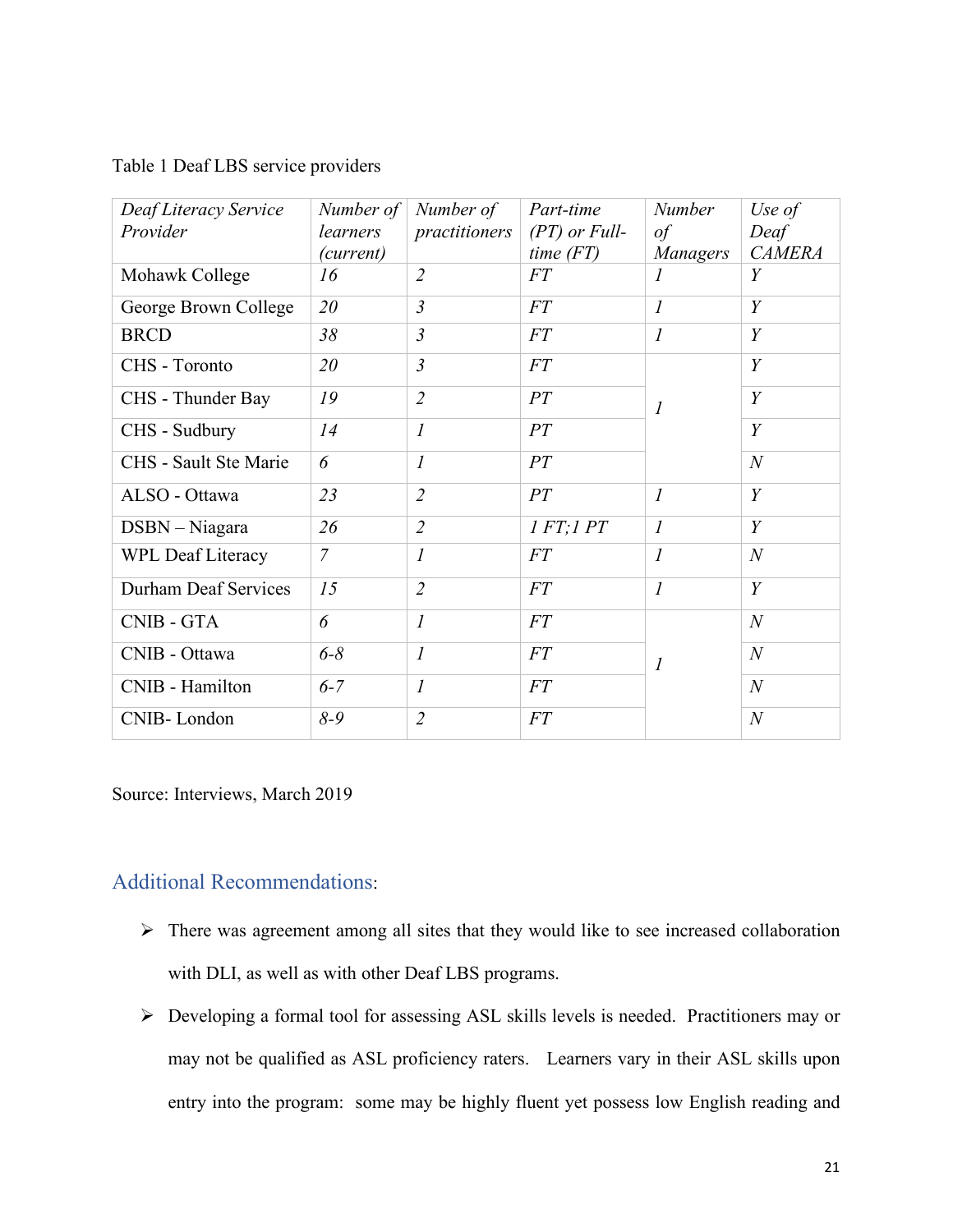writing ability. In contrast, others may have very limited ASL, but have some basic skills in English. Classrooms are a mix of learners with varying abilities in both languages, resulting in a challenge for programs to develop curricula suited to their communication and educational needs. Practitioners currently resort to using an informal (conversational) interview to evaluate the learner's ability in ASL, mainly to determine eligibility into program -whether they are able to follow instructors as the language of instruction is ASL. If learner's do not meet a minimum of ASL, they may be referred to LINC or other program, or be eligible for 1:1 learning, depending on resources available (i.e. if LBS program has the time or staffing and ASL learning materials).

- $\triangleright$  Professional development is another area that practitioners felt they needed, either at the annual DLI conference, workshops, or webinars. Such topics as resource sharing, results, student success stories, practitioner successes in teaching, supporting, and assessing learners in achieving their goals. They would like to hear what issues teacher most struggle with and how to overcome them or have discussion forums about assessments and the various tools available, and why certain parts are needed.
- $\triangleright$  All reported benefiting from the DLI conferences, but some programs have faced cutbacks or are unable to send all staff to attend. In the past, conferences were held over 4-5 days, and currently it has been reduced to 1-2 days, limiting the scope of topics. Another suggestion was to live-stream the conference for those who are unable to attend.
- Increased resource/sharing was recommended, such as through the QUILL (Quality in Lifelong Learning network), a regional literacy network that provides task-based activities for all 4 streams. Practitioners can access Deaf Stream activities according to goal path and level, and simply download and print them for distribution with learners.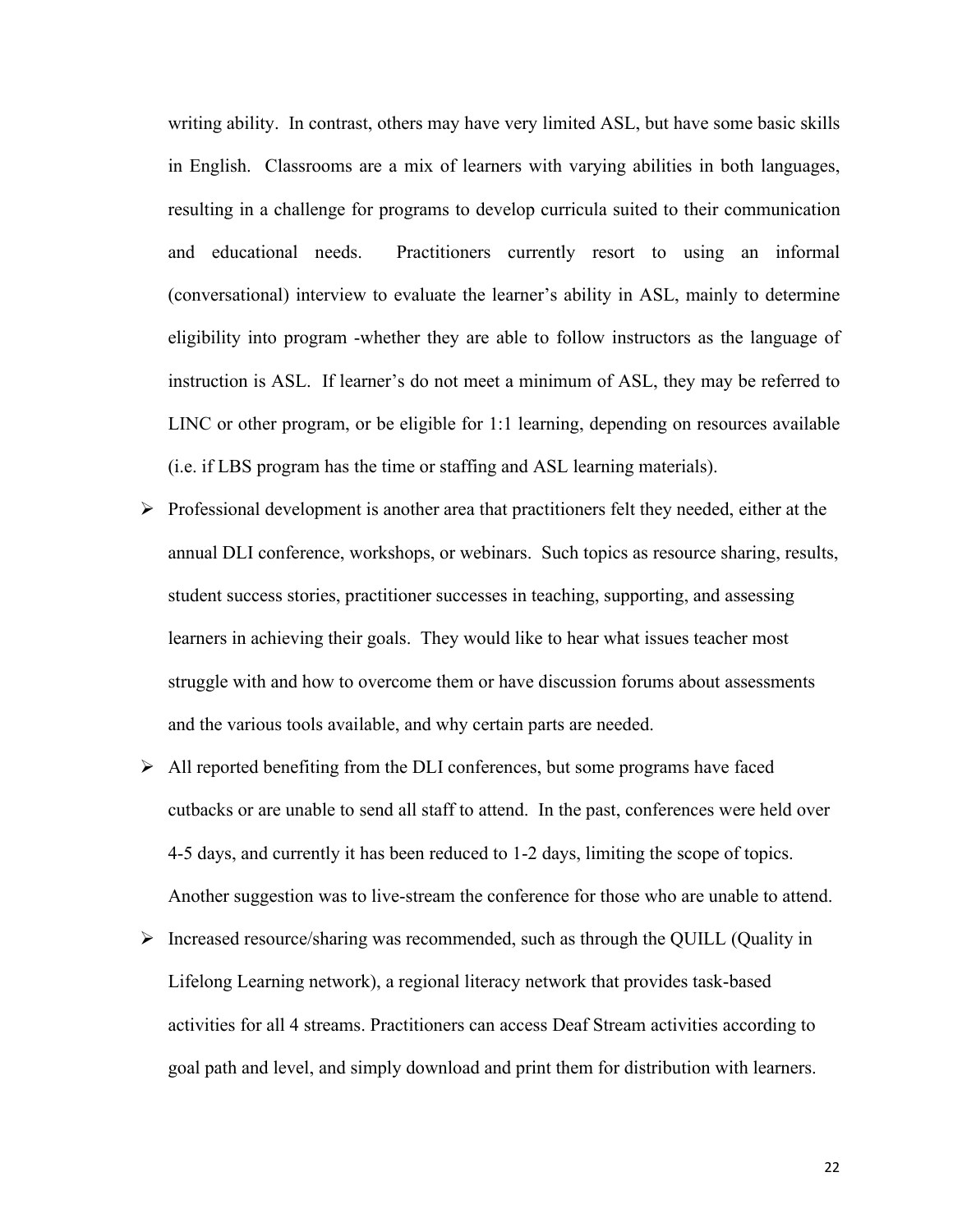DLI also shares some resources on their website. It is unclear why practitioners do not access or upload more resources: it may be due to limited time in their already busy schedule, or that they have already sought out or developed their own resources.

 $\triangleright$  Practitioners would like to see more communication and news disseminated by DLI i.e., more information on the website in addition to their vlog and newsletter, including not just student success stories, but practitioner successes as well.

# <span id="page-23-0"></span>SURVEY RESULTS [See Appendix B]

Eleven practitioners completed a survey distributed in November 2018. The survey was completed in person. It was the second attempt to obtain information from practitioners: the first was conducted prior to the conference via email: no responses. A total of 8 surveys were filled out at the conference, of the 22 distributed. On the  $3<sup>rd</sup>$  occasion, DLI emailed all managers to pass along the survey to their staff: 3 more were received. This number represents approximately 40% of the total practitioners at Deaf LBS programs in Ontario. Ten of the eleven practitioners reported having used this tool and one responded N/A.

The majority of respondents (80%) reported they found it "very good" and "excellent" to work with a Deaf CAMERA assessor who helped to identify challenges and provide additional resources. The assessor helped them to identify the learner's levels. They further reported that learners were very comfortable. Some reported that they would like to see it more applicable to "real" work, as well as identify what is lacking.

The majority of the practitioners agreed that working with a Deaf CAMERA assessor helped them to develop better courses and lessons.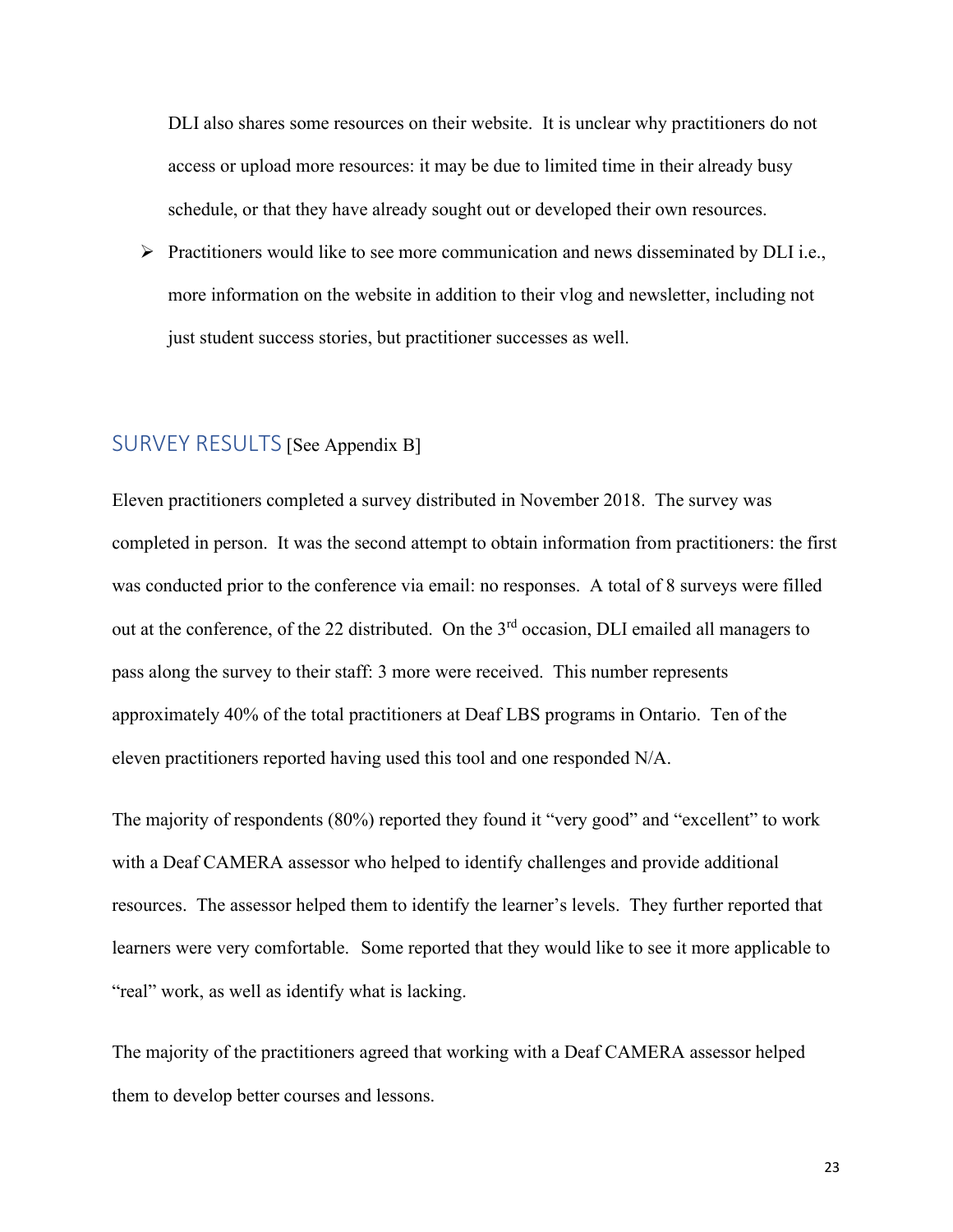All 10 practitioners reported that having a Deaf assessor benefits learner to be more comfortable and confident when taking the test.

Seventy percent responded "no" regarding whether a hearing assessor using a sign language interpreter would help learners feel more confident in taking the test. The respondents felt that having an assessor who is culturally Deaf and fluent in ASL helps put students more at ease. In addition, many learners are not familiar with how to work with an interpreter or are uncomfortable. Using an interpreter further increases the risk of questions becoming "lost in translation". Having an interpreter, and/or a Deaf Interpreter means having more people in the test room, which may create more stress/pressure for the learner. Only 3 practitioners did not feel that it would make a difference to learners whether the test administrator was hearing and using an interpreter. The majority was in favour of having a Deaf assessor who could communicate and conduct the test directly in ASL.

All respondents found that the Deaf assessor provided positive guidance and support to practitioners, leading them in turn to become more supportive of their own learners.

Survey participants responded 100% against having another agency take over the administration of Deaf CAMERA. The consensus appears to be that all prefer to have a Deaf assessor continue providing the assessments: they agreed he does an excellent job providing clear and consistent instructions to the learners. Some recommended training more assessors. Practitioners questioned why change something that is working well: all were satisfied with DLI's work. Have learners improved moving to different levels because of the Deaf CAMERA assessment? Nine of the eleven practitioners reported "excellent"; "very good" and "good"; one practitioner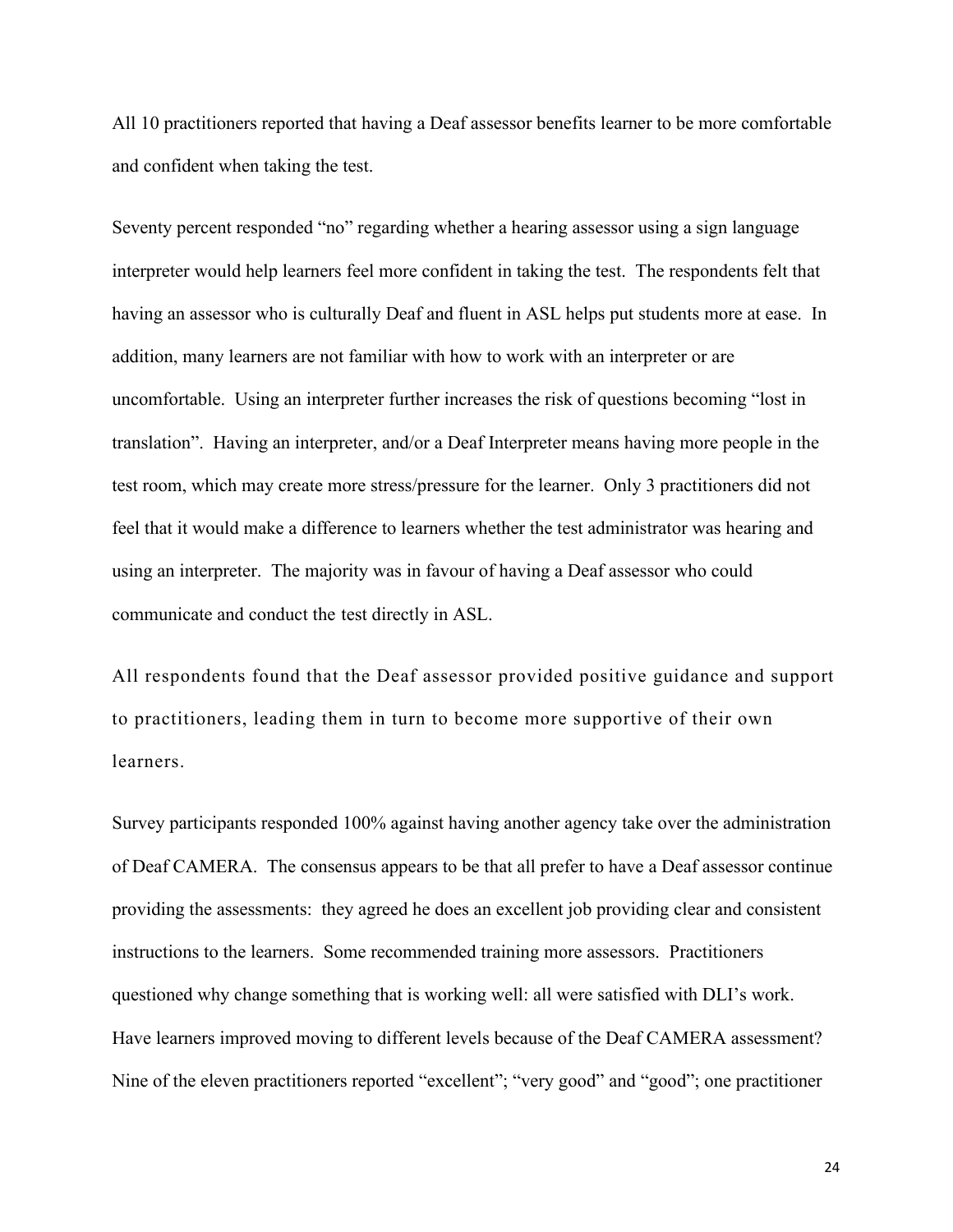felt it was "fair" and one responded N/A. Comments included: "Deaf CAMERA identifies learner's strengths and weaknesses in supporting their progress", and "I have seen improvement when Deaf CAMERA is used as an ongoing assessment".

Nine of the eleven practitioners responded that Deaf CAMERA assessment helped learners to track their progress and moved up to different levels.

Does the assessor explain the importance of using BDS (Bridge to Deaf Success) and OALCF (Ontario Adult Literacy Curriculum Framework)? Nine respondents replied "excellent" (5), "very good (1); and "good" (3). One replied it was fair and one N/A. Survey respondents, however, did not reply directly to the question; instead, the majority replied on their usage and knowledge of these tools. Examples of their comments: "I do not use BDS and only use OALCF and milestones"; "I do not use BDS but do use OALCF to match learner's levels. OALCF is not easy to use because it is not Deaf-friendly; "BDS is a good tool"; "Would like to learn more about how scoring is set up"; and "yes, I use it for learners".

Respondents of this pool of 11 participants was unanimous in DLI continuing to lead in providing assessments. Only one respondent replied: N/A. Additional comments include: "Yes, and DLI should continue to improve the assessment"; and "yes, Deaf assessors know accommodations and what is needed for improving the classroom." "yes, DLI originally adapted this tool and it works".

Is Deaf CAMERA the right tool to assess Deaf and Deaf-Blind learners? Three responded "excellent"; 2 responded it was "very good";  $4 =$  "good" and 1 reported it was a fair tool to use, and one replied N/A. It is unclear how many of these practitioners work with Deaf-Blind learners.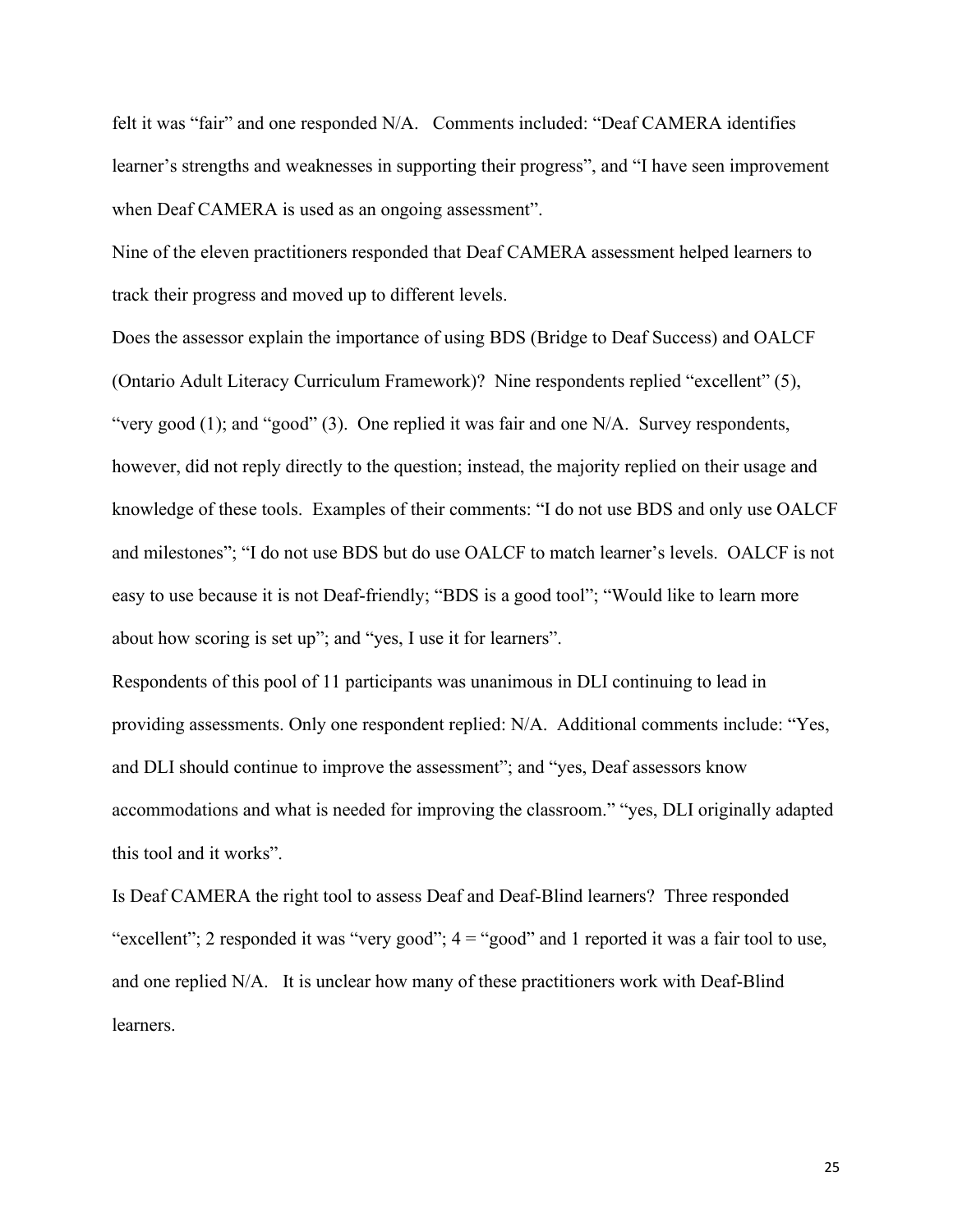Is there a better assessment tool that should replace Deaf CAMERA? 6/11 respondents stated no, and 3 replied yes, with 2 N/A. Comments included: "No, Deaf CAMERA works" and "other tools should be considered".

The majority of these respondents were in favour of the assessor being Deaf and trained at administering the test in ASL, and of DLI continuing as the lead assessor organization.

### <span id="page-26-0"></span>Conclusion:

Based on the recent survey and consultations with LBS program managers and practitioners, the consensus is for DLI to continue to provide Deaf CAMERA assessments of deaf learners. There was agreement that the Deaf CAMERA is a good tool to identify learner's levels and monitor and measure their progress. All the Deaf literacy programs reported having a positive experience with the master assessor from DLI: the assessor was neutral, unbiased, clear, consistent, and focused. They further found him to be very knowledgeable of literacy issues and resources. He understood the learner's needs. Learners also reported feeling more comfortable with a Deaf assessor, were able to follow his instructions clearly, ask questions without reservations, which decreased their test anxiety. Practitioners benefitted in receiving feedback during the debriefing with learner. Practitioners also felt that having an outside assessor helped to validate their own assessment results of learners.

While the support is strong, the service providers who responded "no" or "maybe", were also interested in knowing more. The results show that of those who have not used the Deaf CAMERA held the belief that the purpose of the assessment was geared towards those who have employment as a goal-path, whereas their students identified more with the functional/independent or post-secondary goal path. The CNIB Deaf Blind Community

26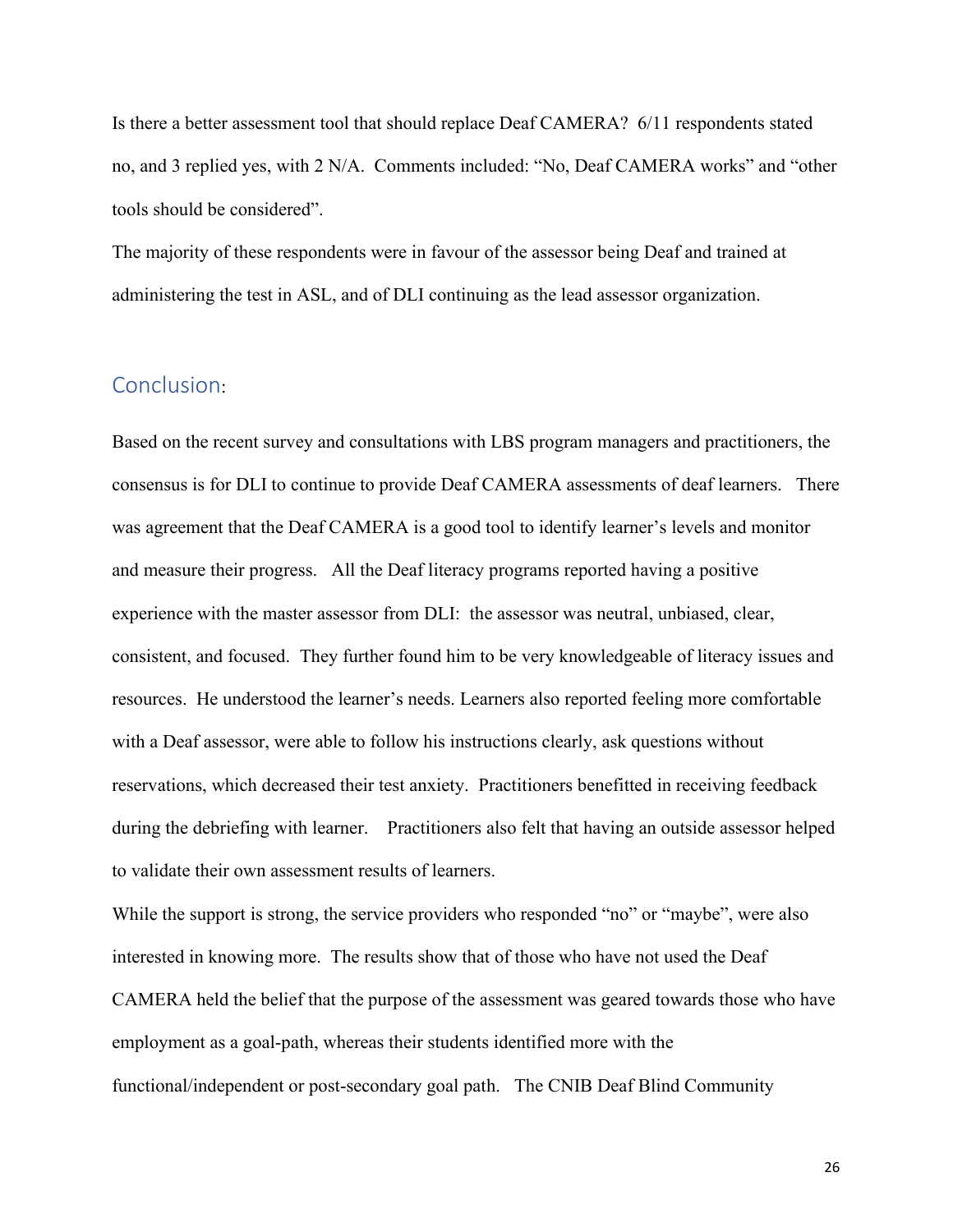Services reported not using it for a variety of reasons, primarily that of the specific and unique visual-communication needs which differ from those in the Deaf Stream. They are, however, interested in learning more about it. Several practitioners reported a desire to see the Deaf CAMERA, in order to better understand the contents of the tool and be in a better position to determine which assessment works best for their learners. In conclusion, the Deaf Stream Literacy and Basic Skills providers in Ontario support the Deaf Literacy Initiative to continue as the lead assessor of learners. There is also a keen interest to see continued research and ongoing testing to revise and improve the Deaf CAMERA, as well as to ensure it is adapted for all learners including the Deaf-Blind sub group and those who are on other goal paths such as academic pathways.

## <span id="page-27-0"></span>RECOMMENDATIONS

Some practitioners stated a preference for learning more about the assessment, in order to have a better understanding of the tool and whether or not it would provide a more accurate and valid assessment than the tools they currently use. It is recommended all service providers receive more information to aid in understanding the principles behind the need for a trained assessor to administer and score the tests.

Recommend researching and developing a formal assessment tool for ASL skills.

There is a need for increased consistency in assessing learners across the programs. Programs vary in their approaches, teaching styles, assessments, and curricula. Some programs use Deaf CAMERA, other rely on other assessment tools.

It is recommended to DLI assessor insert more detail into summary reports to practitioners and learners.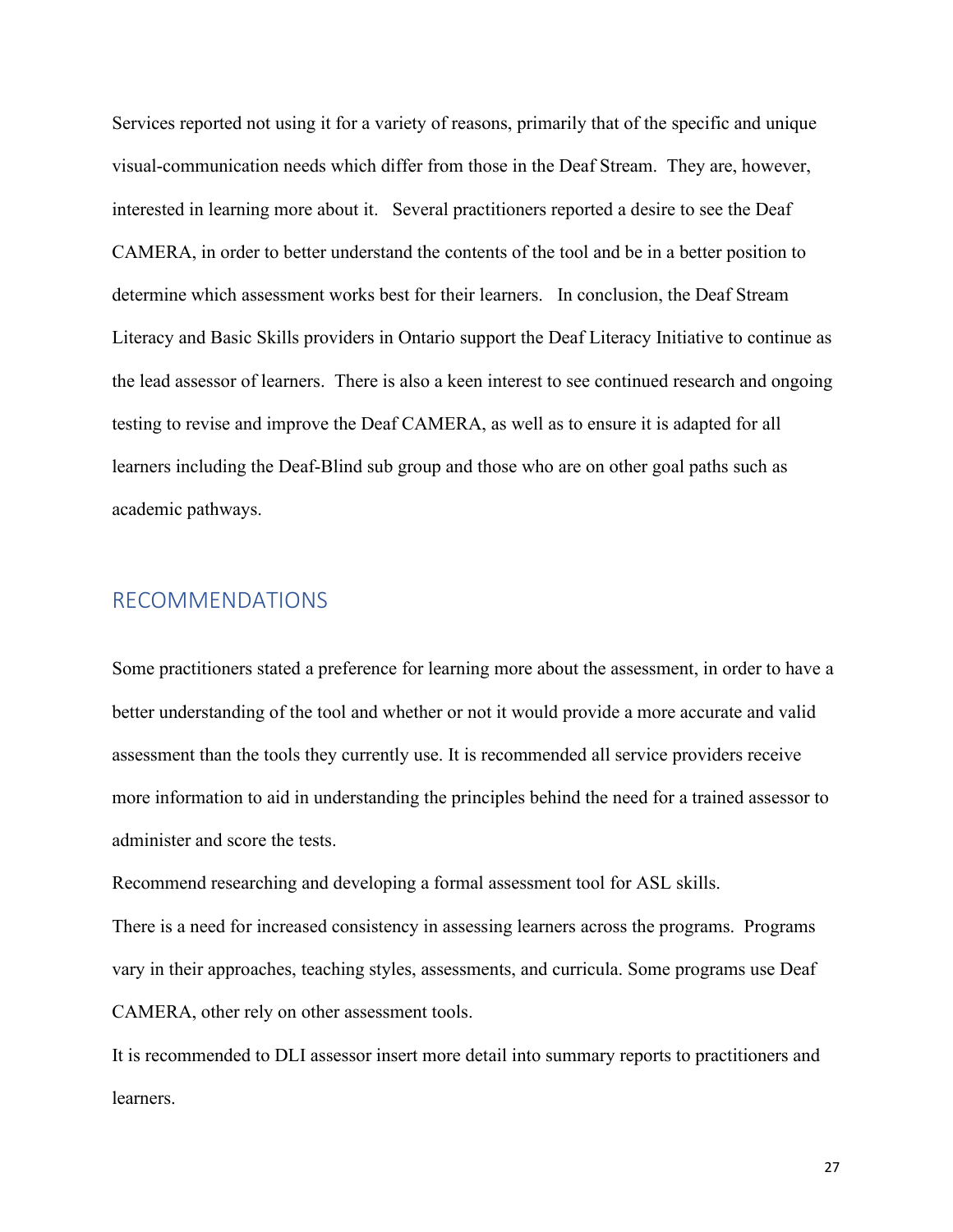It is recommended that further adaptations of Deaf CAMERA be made for the Deaf-Blind subgroup. Considerations need to be made to ensure testing environment, devices, and accommodation is visually and communication-friendly.

It is recommended that DLI create a learner Skype account to use during test-taking in lieu of accessing practitioner's account. This will aid in increasing privacy (learners can see practitioner's contact list) and avoid interruptions of calls.

It is suggested that practitioners receive additional training to use BDS.

Recommended to increase resource sharing on DLI website and among service providers. Previous research shows that best practice is to have an assessor who is a culturally Deaf person trained in Deaf CAMERA, using clear and consistent messages to learners in ASL. It is recommended this continue.

It is recommended that DLI receive increased core funding in order to offset the costs of assessments (time, travel, meals, test administration, scoring, debriefing and follow up interviews). Additional funding would further allow them to increase number of assessments conducted each year, which previously stood at 50 and is now at 35, by hiring a second assessor part-time.

It is recommended that DLI continue to assess learners using the Deaf CAMERA.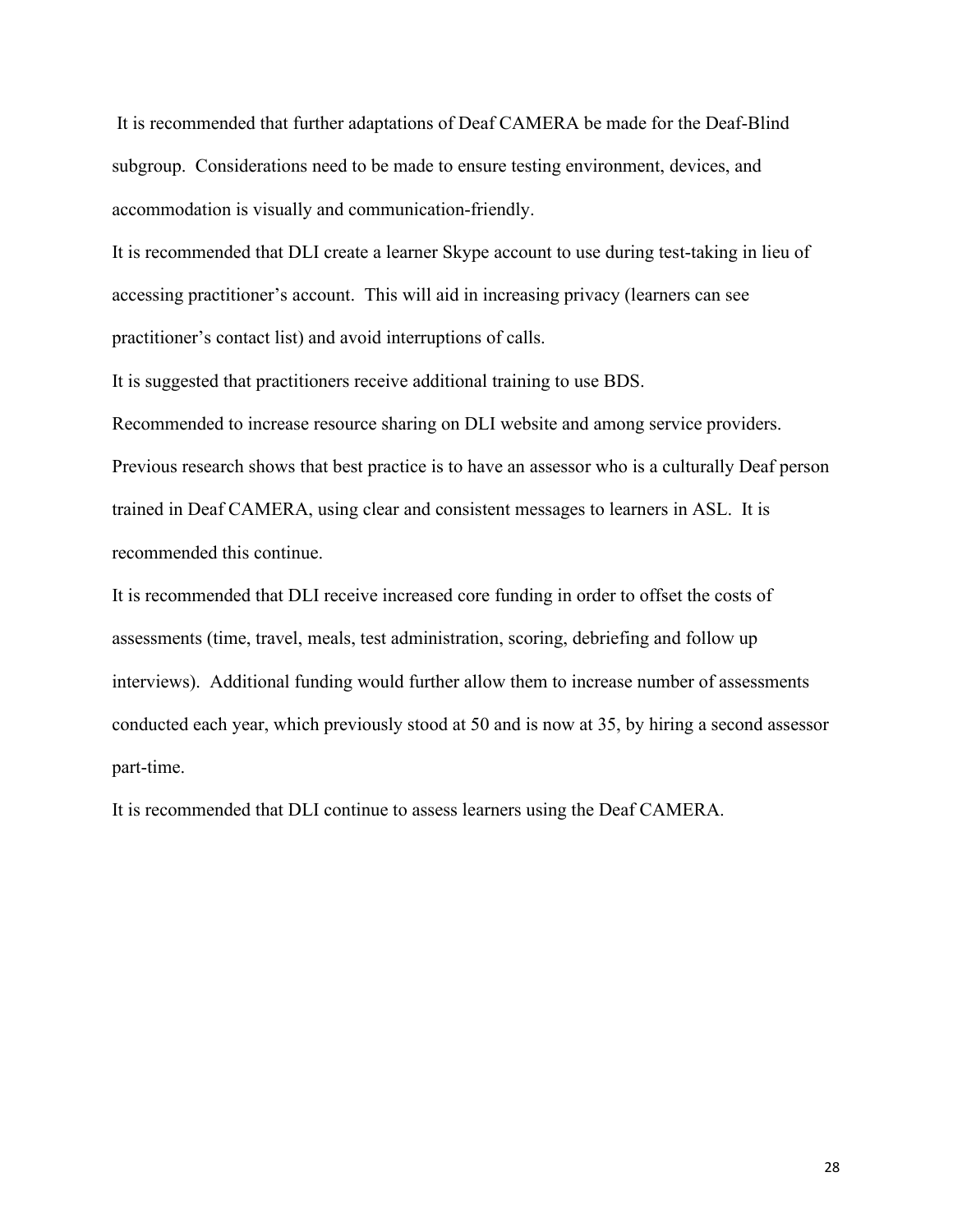# <span id="page-29-0"></span>References

Adult Basic Education Association, "Evaluating Framework Deaf CAMERA for Employment (with BDS)", March 2014

Cathexis Consulting, Inc., "LBS Evaluation: Final Report", Nov. 2016 pp 200-2014. Appendix C: Case Study on the Deaf Stream

Confidential Report to DLI: Adaptation of CAMERA Stage 2 and Stage 3, Mar 1, 2014

Research Report: Adapting CAMERA for the Deaf Stream, DLI, April 2009. Phase 1

Deaf Literacy Initiative, "The Development of Deaf CAMERA", May 15, 2014

Deaf Literacy Initiative, Deaf CAMERA survey, Nov 2018

Deaf Literacy Initiative, "Sustainability Plan for Deaf CAMERA Beyond 2015", 2015

Mason, Teresa Crowe, "Cross-Cultural Instrument Translation: Assessment, Translation, and Statistical Applications", *American Annals of the Deaf,* Vol 150, No 1, Spring 2005, pp 67-72. Published by Gallaudet University Press. [https://www.jstor.org/stable262234703.](https://www.jstor.org/stable262234703)

National Deaf Center on Postsecondary Outcomes, "Test Accessibility for Deaf Individuals: What Professionals Need to Know.

[https://www.nationaldeafcenter.org/sites/default/files/Test%20Accessibility%20for%20Deaf%20](https://www.nationaldeafcenter.org/sites/default/files/Test%20Accessibility%20for%20Deaf%20Individuals_%20What%20Professionals%20Need%20to%20Know.pdf) [Individuals\\_%20What%20Professionals%20Need%20to%20Know.pdf](https://www.nationaldeafcenter.org/sites/default/files/Test%20Accessibility%20for%20Deaf%20Individuals_%20What%20Professionals%20Need%20to%20Know.pdf)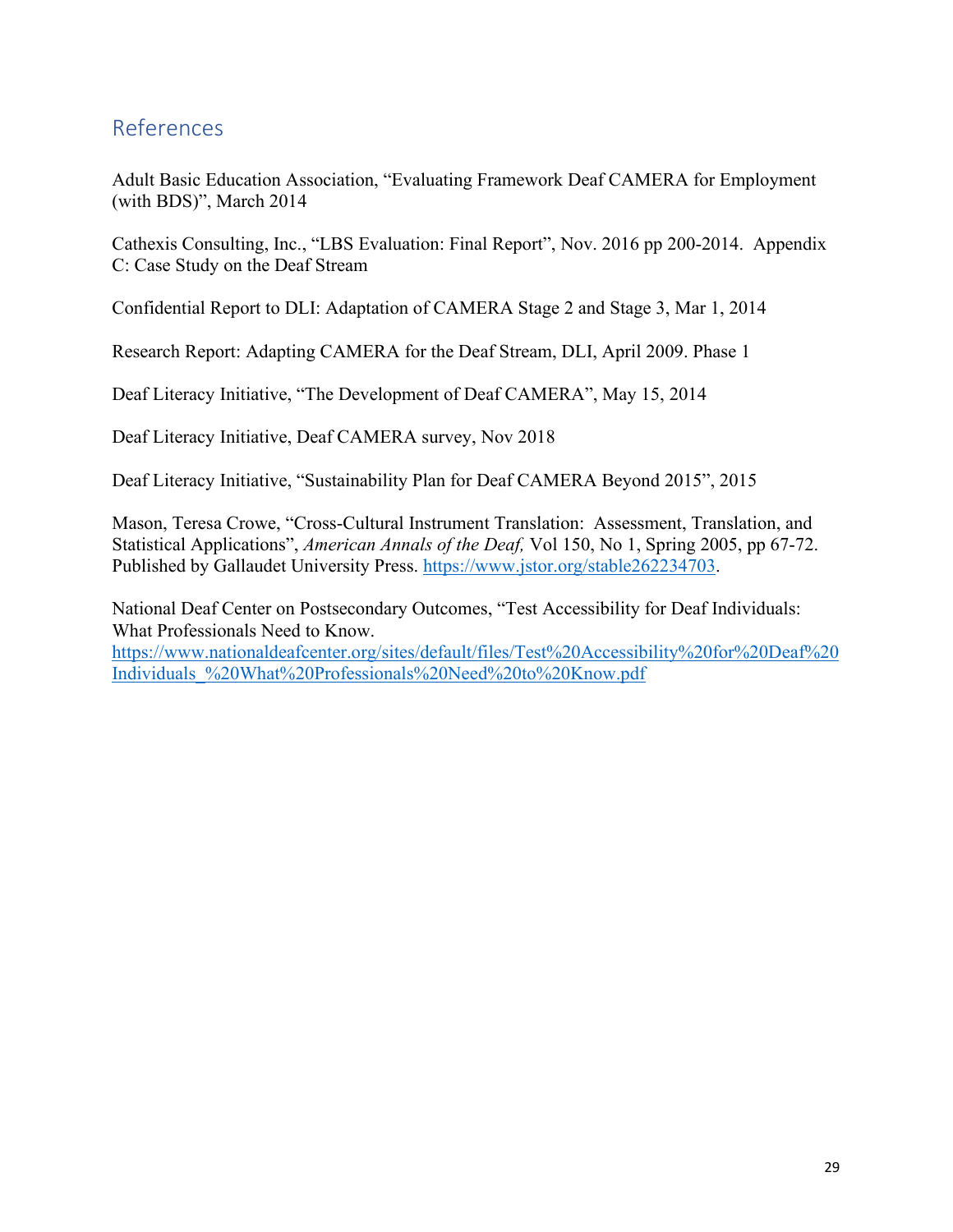# <span id="page-30-0"></span>Appendix A

<span id="page-30-1"></span>List of Deaf Literacy and Basic Skills Service Providers and Sites:

Mohawk College

George Brown College

Windsor Public Library Deaf Literacy Program

Bob Rumball Canadian Centre of Excellence for the Deaf

Durham Deaf Services

Canadian Hearing Society

Toronto

Thunder Bay

Sudbury

Sault Ste Marie

Adult Learning Styles Outlook (ALSO) -Ottawa

Canadian National Institute of the Blind – Deaf Blind Community Services

Toronto/GTA

Ottawa

Hamilton

London

Adult Literacy and Basic Skills - District School Board of Niagara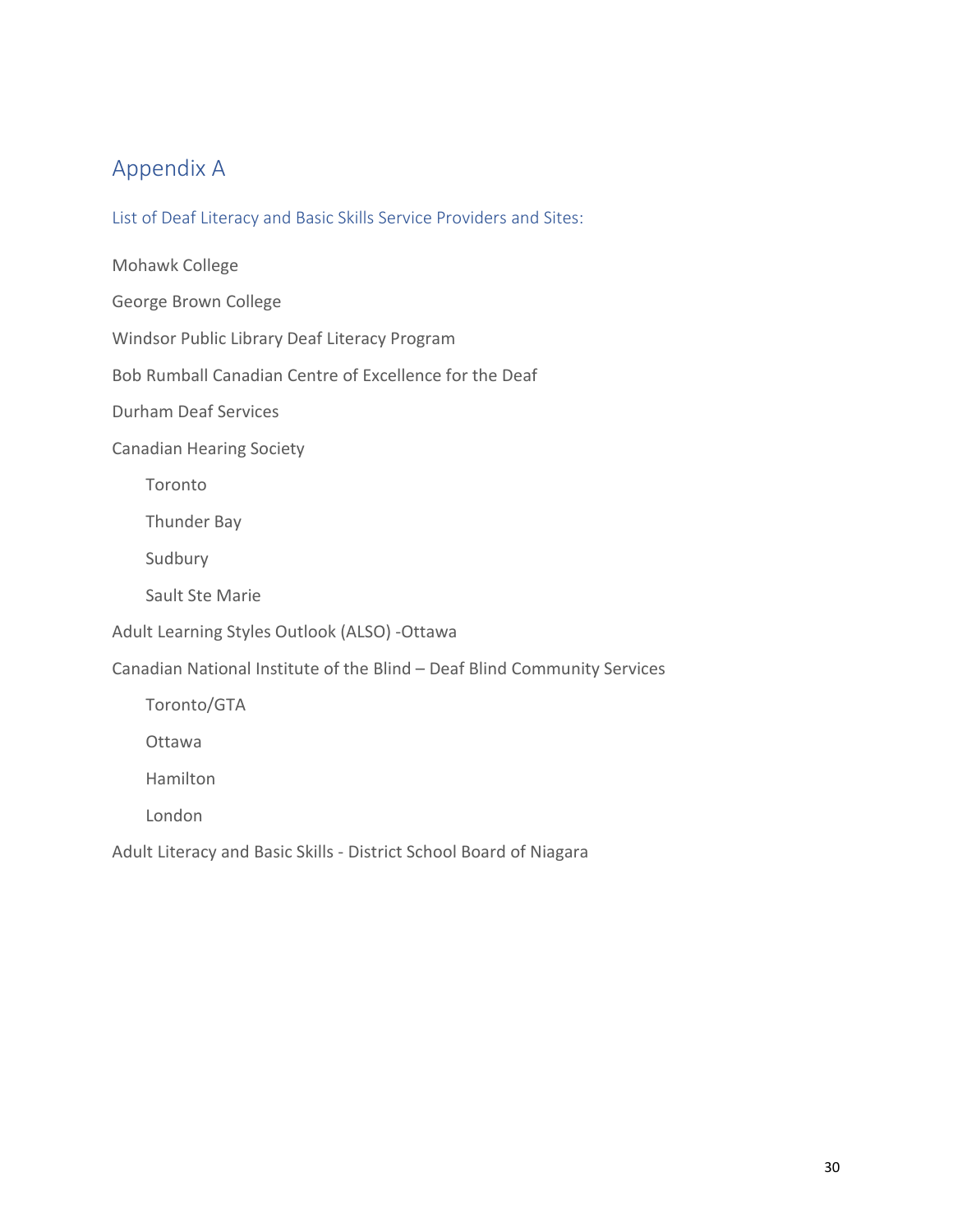# <span id="page-31-0"></span>Appendix B

#### **Deaf CAMERA Survey**

#### **Deaf CAMERA Process:**

As a Practitioner how many years have you experienced using Deaf CAMERA for the Learners?

|          | $\blacksquare$ |  |  |
|----------|----------------|--|--|
| Comment: |                |  |  |

The process and working with the Deaf CAMERA Assessor have it benefitted you in providing more resources and support for the Learners?

| Poor     | Fair          | Good | Very Good | Excellent |  |
|----------|---------------|------|-----------|-----------|--|
|          | $\mathcal{D}$ | ़२   |           | ∽         |  |
| Comment: |               |      |           |           |  |

| The process and working with the Deaf CAMERA Assessor has it benefitted<br>you to becoming a better practitioner? |      |      |           |           |  |  |
|-------------------------------------------------------------------------------------------------------------------|------|------|-----------|-----------|--|--|
| Poor                                                                                                              | Fair | Good | Very Good | Excellent |  |  |
|                                                                                                                   | 2    | 3    |           | 5         |  |  |
| Comment:                                                                                                          |      |      |           |           |  |  |
|                                                                                                                   |      |      |           |           |  |  |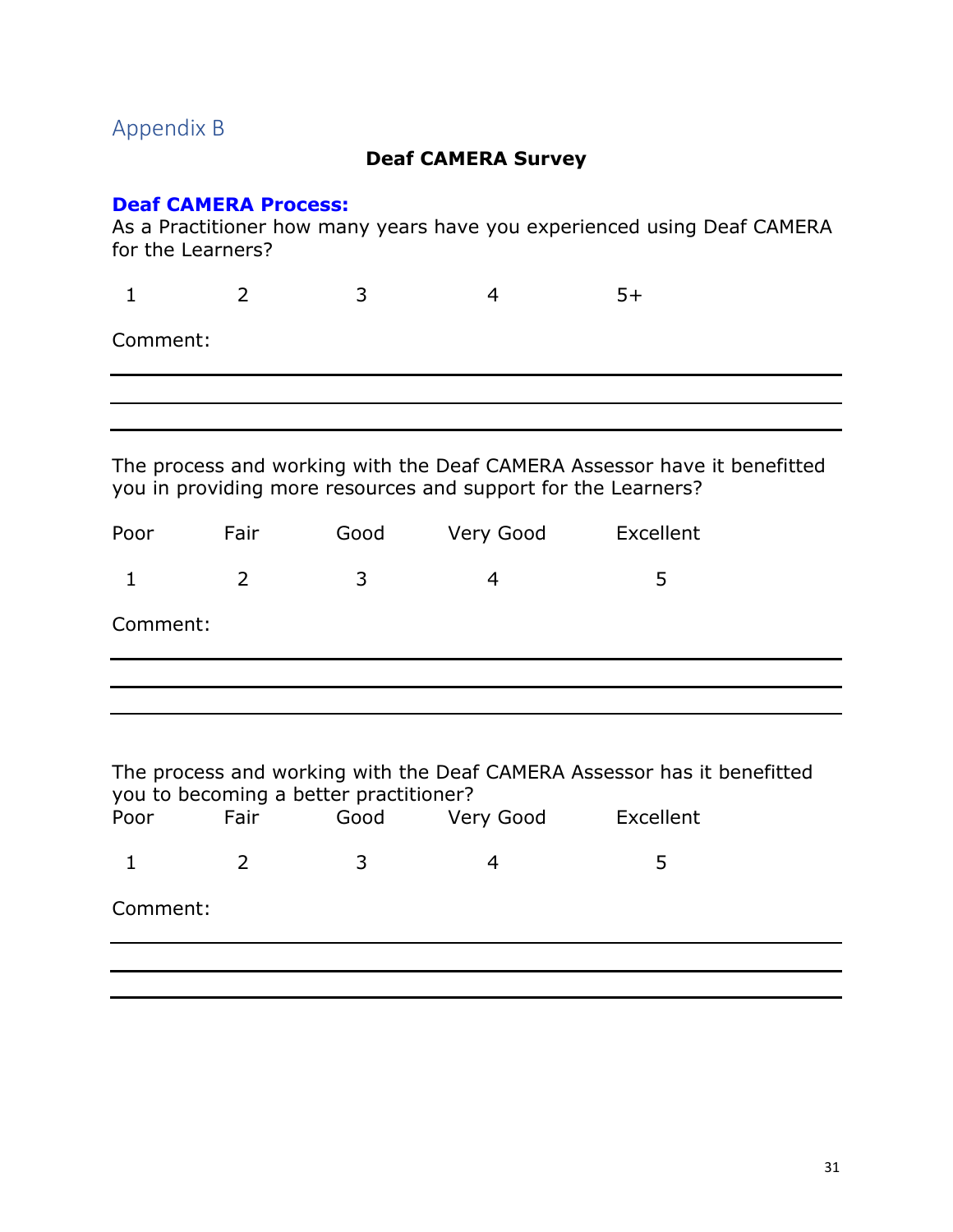Do you feel the Deaf CAMERA Assessor who is Deaf and trained to do this assessment is helpful in that the Learner is comfortable and confident to do the assessment?

| Comment:                                                                                                                                    | <b>NO</b> | <b>YES</b> |                                                                          |
|---------------------------------------------------------------------------------------------------------------------------------------------|-----------|------------|--------------------------------------------------------------------------|
|                                                                                                                                             |           |            |                                                                          |
|                                                                                                                                             |           |            |                                                                          |
|                                                                                                                                             |           |            |                                                                          |
| a Sign Language Interpreter, would the Learner be confident to do the<br>assessment?                                                        |           |            | Do you feel that if the Deaf CAMERA Assessor were someone who had to use |
|                                                                                                                                             | <b>NO</b> | <b>YES</b> |                                                                          |
| Comment:                                                                                                                                    |           |            |                                                                          |
|                                                                                                                                             |           |            |                                                                          |
| <b>Deaf CAMERA Debriefing:</b>                                                                                                              |           |            |                                                                          |
| Is the Deaf CAMERA Assessor able to provide you positive guidance and<br>support that leads you as a practitioner to support your Learners? | <b>NO</b> | <b>YES</b> |                                                                          |
| Comment:                                                                                                                                    |           |            |                                                                          |
|                                                                                                                                             |           |            |                                                                          |
|                                                                                                                                             |           |            |                                                                          |
| Do you feel a different agency and not the Deaf Literacy Initiative (DLI)<br>should do Deaf CAMERA assessments?                             |           |            |                                                                          |
|                                                                                                                                             | <b>NO</b> | <b>YES</b> |                                                                          |
| Comment:                                                                                                                                    |           |            |                                                                          |
|                                                                                                                                             |           |            |                                                                          |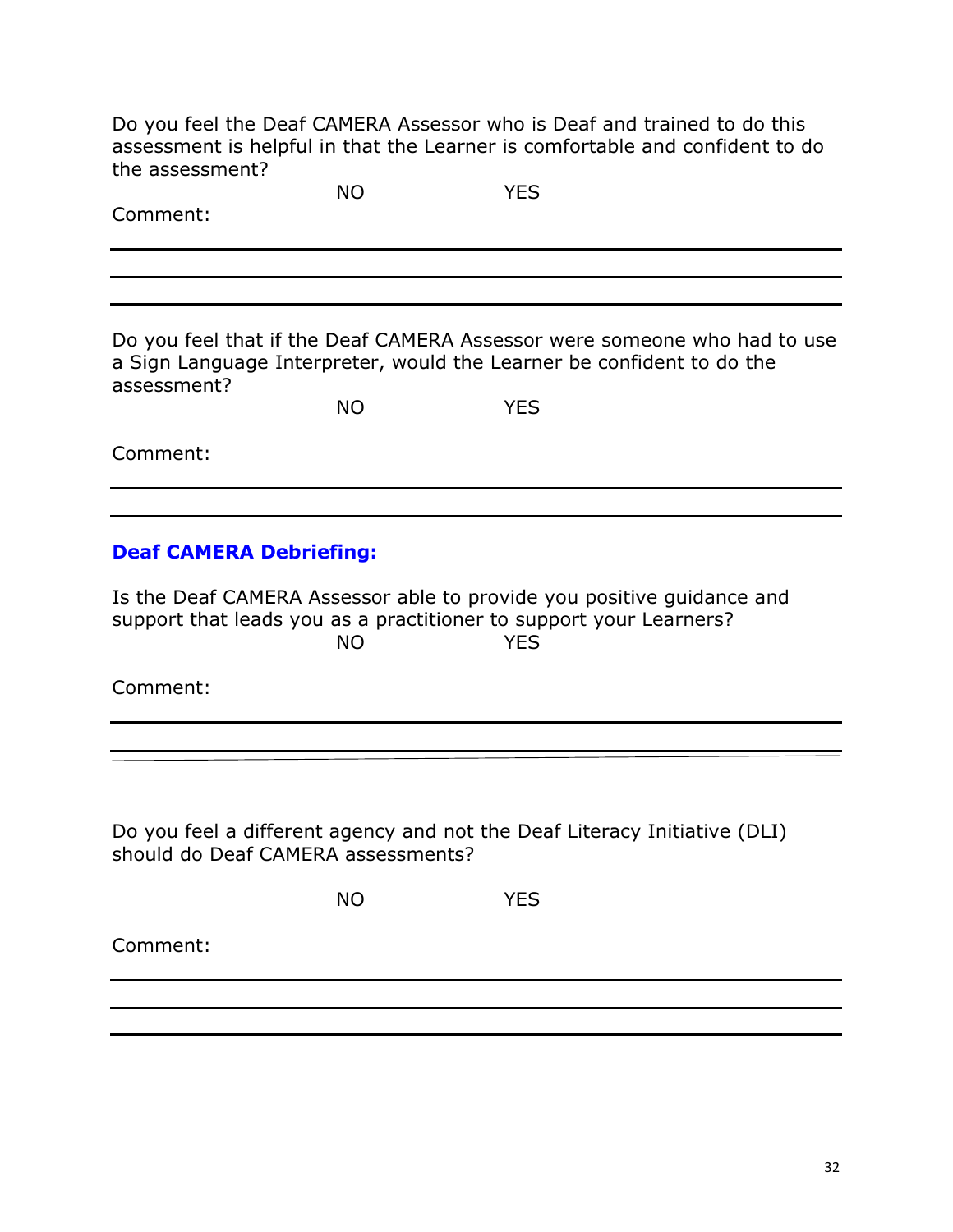As a Practitioner do you feel Learners have improved moving to different levels/stage because of the Deaf CAMERA Assessment?

| Poor     | Fair           | Good | Very Good | Excellent |  |
|----------|----------------|------|-----------|-----------|--|
|          | $\overline{2}$ | 3    | 4         | 5         |  |
| Comment: |                |      |           |           |  |
|          |                |      |           |           |  |
|          |                |      |           |           |  |

During Debriefing does the Deaf CAMERA Assessor explain the importance of using the Bridge to Deaf Success and (Ontario Adult Literacy Curriculum Framework (OALCF)?

| Poor     | Fair           | Good | Very Good | Excellent |  |
|----------|----------------|------|-----------|-----------|--|
|          | $\overline{2}$ | 3    | 4         | 5         |  |
| Comment: |                |      |           |           |  |
|          |                |      |           |           |  |

#### **Assessment Tools:**

Do you feel the DLI should continue to lead in providing Deaf CAMERA assessments to your learners?

| <b>NO</b> | <b>YES</b> |
|-----------|------------|
|-----------|------------|

Comment: